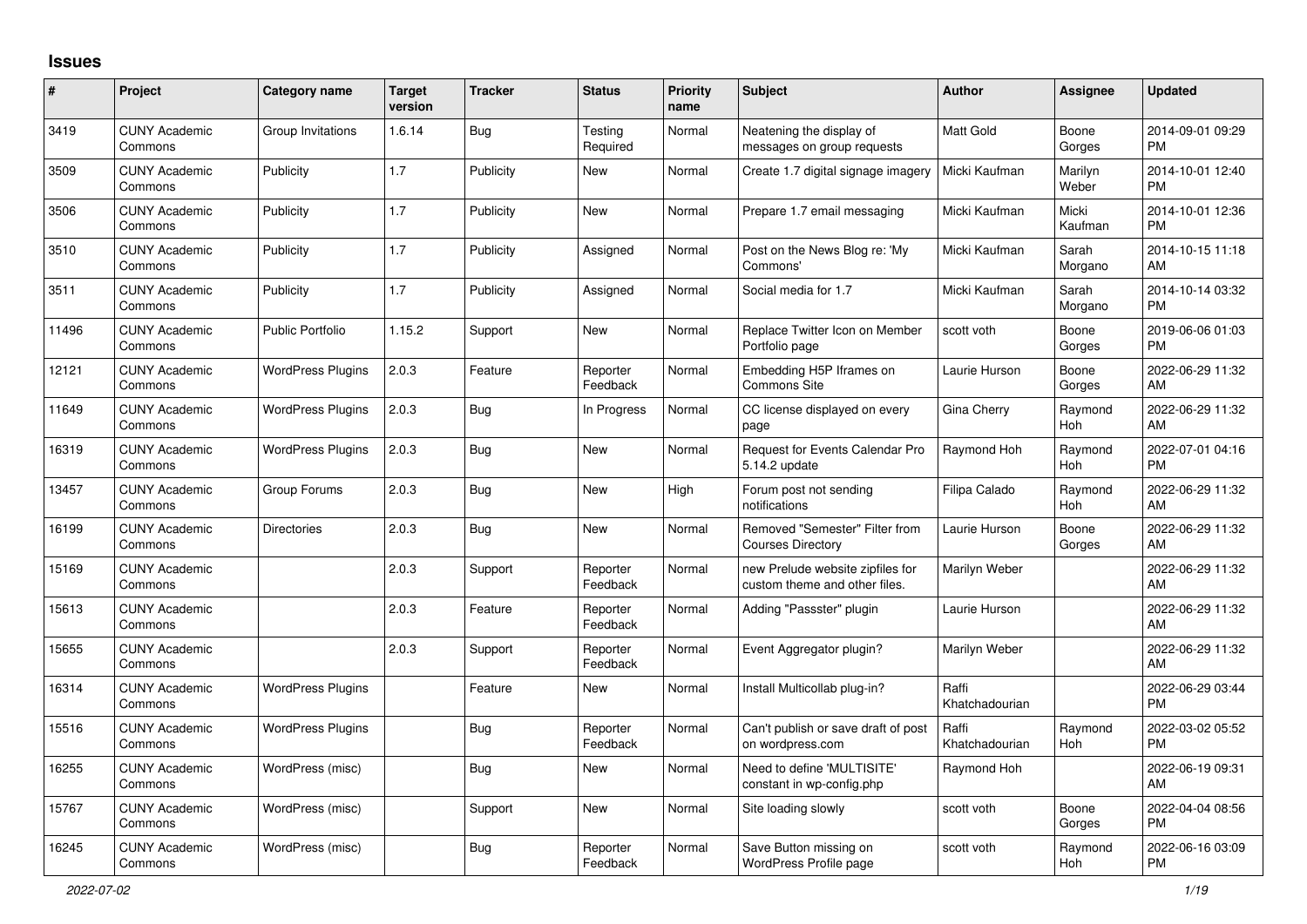| $\vert$ # | Project                         | <b>Category name</b> | <b>Target</b><br>version | <b>Tracker</b> | <b>Status</b>        | <b>Priority</b><br>name | <b>Subject</b>                                                                             | <b>Author</b>           | Assignee          | <b>Updated</b>                |
|-----------|---------------------------------|----------------------|--------------------------|----------------|----------------------|-------------------------|--------------------------------------------------------------------------------------------|-------------------------|-------------------|-------------------------------|
| 16177     | <b>CUNY Academic</b><br>Commons | Reply By Email       |                          | <b>Bug</b>     | <b>New</b>           | Normal                  | Switch to Inbound mode for RBE                                                             | Raymond Hoh             | Raymond<br>Hoh    | 2022-05-30 04:32<br><b>PM</b> |
| 14908     | <b>CUNY Academic</b><br>Commons | Performance          |                          | Bug            | <b>New</b>           | Normal                  | Stale object cache on cdev                                                                 | Raymond Hoh             | Boone<br>Gorges   | 2021-12-07 09:45<br>AM        |
| 14784     | <b>CUNY Academic</b><br>Commons |                      |                          | Support        | Reporter<br>Feedback | Normal                  | User report of logo problem when<br>using Customizer theme                                 | Marilyn Weber           |                   | 2021-09-17 10:25<br>AM        |
| 14792     | <b>CUNY Academic</b><br>Commons |                      |                          | <b>Bug</b>     | <b>New</b>           | Normal                  | Inconsistent email notifications<br>from gravity forms                                     | Raffi<br>Khatchadourian |                   | 2021-10-04 01:50<br><b>PM</b> |
| 14936     | <b>CUNY Academic</b><br>Commons |                      |                          | Bug            | <b>New</b>           | Normal                  | Commons websites blocked by<br>SPS campus network                                          | Laurie Hurson           |                   | 2021-11-03 03:57<br><b>PM</b> |
| 14940     | <b>CUNY Academic</b><br>Commons |                      |                          | <b>Bug</b>     | New                  | Normal                  | Discrepancy between Commons<br>profile "sites" and actual # of sites                       | Laurie Hurson           |                   | 2021-11-08 11:09<br>AM        |
| 15045     | <b>CUNY Academic</b><br>Commons |                      |                          | Support        | <b>New</b>           | Normal                  | no result for KCeL in the search<br>box on the commons                                     | Marilyn Weber           |                   | 2021-12-10 11:29<br>AM        |
| 15260     | <b>CUNY Academic</b><br>Commons |                      |                          | Support        | Reporter<br>Feedback | Normal                  | Diacritical markings   European<br><b>Stages</b>                                           | Marilyn Weber           |                   | 2022-02-04 08:16<br>AM        |
| 15370     | <b>CUNY Academic</b><br>Commons |                      |                          | Support        | Reporter<br>Feedback | Normal                  | All-in-One Event Calendar?                                                                 | Marilyn Weber           |                   | 2022-02-17 11:03<br>AM        |
| 15565     | <b>CUNY Academic</b><br>Commons |                      |                          | Support        | <b>New</b>           | Normal                  | Events - send updates to an email<br>listserv                                              | Marilyn Weber           |                   | 2022-03-10 01:06<br><b>PM</b> |
| 15685     | <b>CUNY Academic</b><br>Commons |                      |                          | Support        | <b>New</b>           | High                    | problem with chrome?                                                                       | Marilyn Weber           |                   | 2022-04-25 03:40<br><b>PM</b> |
| 15757     | <b>CUNY Academic</b><br>Commons |                      |                          | Bug            | New                  | Normal                  | Members # do not match                                                                     | Laurie Hurson           |                   | 2022-03-30 04:52<br><b>PM</b> |
| 16099     | <b>CUNY Academic</b><br>Commons |                      |                          | Support        | Reporter<br>Feedback | Normal                  | request for Newsletter Glue                                                                | Marilyn Weber           |                   | 2022-05-13 12:14<br><b>PM</b> |
| 16290     | <b>CUNY Academic</b><br>Commons |                      |                          | Feature        | Reporter<br>Feedback | Normal                  | Add Table Of Contents Block<br>plug-in                                                     | Raffi<br>Khatchadourian |                   | 2022-06-24 10:26<br>AM        |
| 16294     | <b>CUNY Academic</b><br>Commons |                      |                          | Bug            | New                  | Urgent                  | CAC is down                                                                                | Raffi<br>Khatchadourian |                   | 2022-06-27 02:00<br><b>PM</b> |
| 16318     | <b>CUNY Academic</b><br>Commons |                      |                          | <b>Bug</b>     | <b>New</b>           | Normal                  | Unable to Access block editor or<br>embed YouTube videos in new<br>pages, in one site only | <b>Syelle Graves</b>    |                   | 2022-07-01 06:53<br><b>PM</b> |
| 2576      | <b>NYCDH Community</b><br>Site  |                      |                          | Bug            | Hold                 | Low                     | Test Next Button in Javascript<br><b>Tutorial Under Activities</b>                         | Mark Newton             | Alex Gil          | 2013-05-18 02:55<br><b>PM</b> |
| 2577      | NYCDH Community<br>Site         |                      |                          | Feature        | Assigned             | Low                     | Investigate Potential to Add Links<br>to the Forum                                         | <b>Mark Newton</b>      | Alex Gil          | 2013-05-16 09:40<br><b>PM</b> |
| 11968     | JustPublics@365<br>MediaCamp    |                      |                          | Feature        | <b>New</b>           | Normal                  | Nanoscience Retractable Display<br>Unit                                                    | Donald Cherry           | Bonnie<br>Eissner | 2021-02-19 08:50<br>AM        |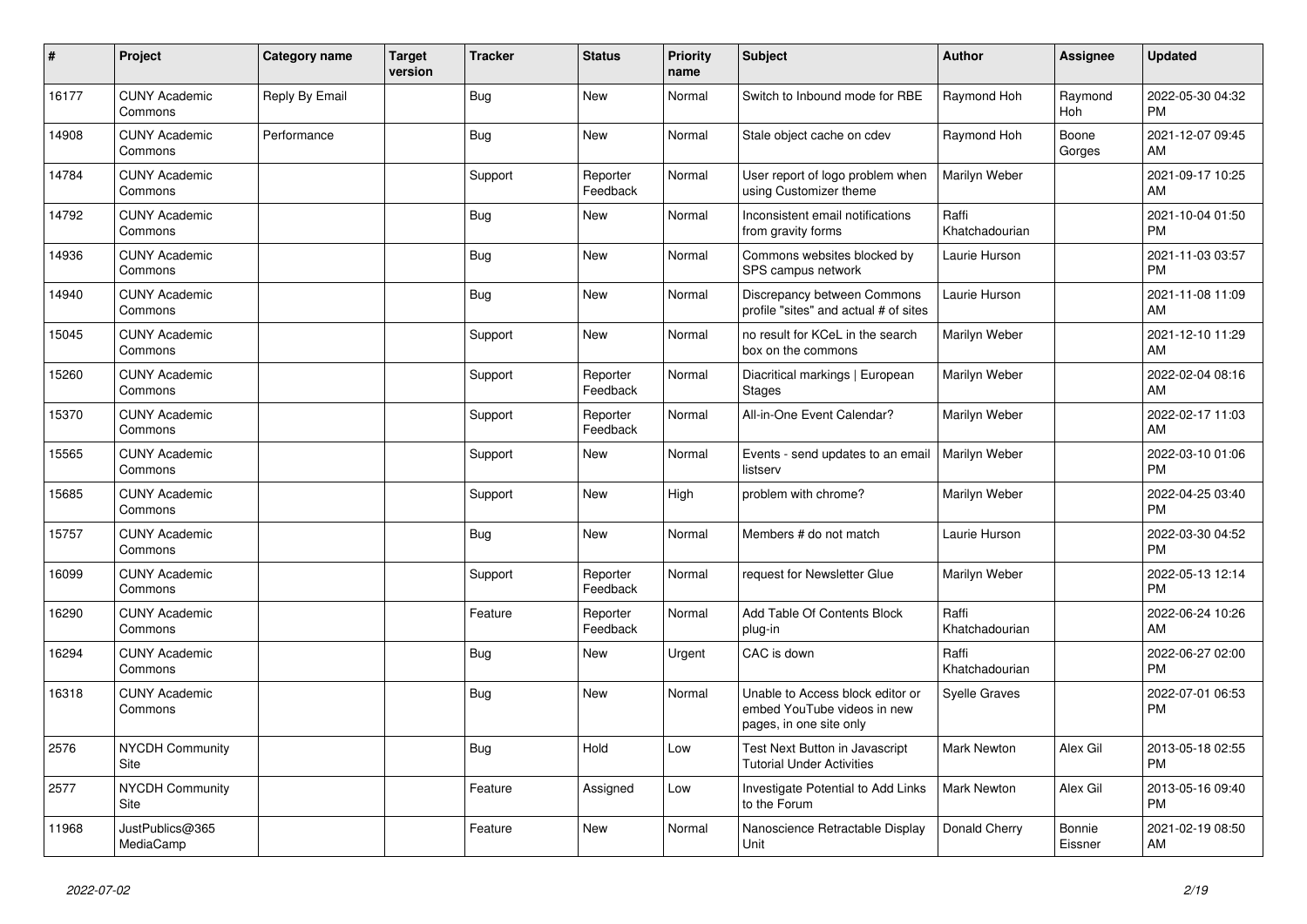| $\#$  | Project                                                                 | <b>Category name</b>           | <b>Target</b><br>version | <b>Tracker</b> | <b>Status</b>        | <b>Priority</b><br>name | <b>Subject</b>                                                        | Author              | <b>Assignee</b>       | <b>Updated</b>                |
|-------|-------------------------------------------------------------------------|--------------------------------|--------------------------|----------------|----------------------|-------------------------|-----------------------------------------------------------------------|---------------------|-----------------------|-------------------------------|
| 16307 | <b>CUNY Academic</b><br>Commons                                         |                                |                          | <b>Bug</b>     | <b>New</b>           | Normal                  | Add brief messaging to<br>accept/decline group membership<br>requests | Matt Gold           | Boone<br>Gorges       | 2022-06-27 06:13<br><b>PM</b> |
| 2618  | <b>NYCDH Community</b><br>Site                                          |                                |                          | <b>Bug</b>     | Assigned             | Low                     | Mark blogs as spam when created<br>by users marked as spam            | Matt Gold           | Boone<br>Gorges       | 2013-06-09 11:38<br>PM.       |
| 12062 | AD/O365 Transition<br>from NonMatric to<br><b>Matriculated Students</b> |                                |                          | Feature        | In Progress          | Normal                  | create solution and console<br>project                                | Emilio Rodriguez    | Emilio<br>Rodriguez   | 2019-11-12 03:56<br><b>PM</b> |
| 2573  | <b>NYCDH Community</b><br>Site                                          |                                |                          | Feature        | Reporter<br>Feedback | Normal                  | Add dh nyc twitter list feed to site                                  | <b>Mark Newton</b>  | Matt Gold             | 2013-05-16 11:42<br><b>PM</b> |
| 16110 | <b>CUNY Academic</b><br>Commons                                         |                                |                          | Support        | Reporter<br>Feedback | Normal                  | remove Creative Commons<br>license from pages?                        | Marilyn Weber       | Raymond<br>Hoh        | 2022-05-17 06:11<br><b>PM</b> |
| 2571  | NYCDH Community<br>Site                                                 |                                |                          | Feature        | Assigned             | Normal                  | Add Google custom search box to<br>homepage                           | <b>Mark Newton</b>  | Raymond<br>Hoh        | 2013-05-18 07:49<br><b>PM</b> |
| 2574  | <b>NYCDH Community</b><br>Site                                          |                                |                          | Feature        | Assigned             | Normal                  | Add Way to Upload Files to<br>Groups                                  | <b>Mark Newton</b>  | Raymond<br><b>Hoh</b> | 2013-05-18 07:46<br><b>PM</b> |
| 8992  | NYCDH Community<br>Site                                                 |                                |                          | Bug            | Assigned             | Normal                  | Multiple RBE error reports                                            | Matt Gold           | Raymond<br>Hoh        | 2017-12-11 05:43<br><b>PM</b> |
| 13946 | <b>CUNY Academic</b><br>Commons                                         | <b>WordPress Plugins</b>       | 2.1.0                    | Support        | Assigned             | Normal                  | Custom Embed handler For<br>OneDrive files                            | scott voth          | Raymond<br>Hoh        | 2022-05-26 10:46<br>AM        |
| 13891 | <b>CUNY Academic</b><br>Commons                                         | Internal Tools and<br>Workflow | 2.1.0                    | Feature        | New                  | Normal                  | Migrate automated linting to<br>GitHub Actions                        | <b>Boone Gorges</b> | Jeremy Felt           | 2022-06-29 11:13<br>AM        |
| 15194 | <b>CUNY Academic</b><br>Commons                                         | Internal Tools and<br>Workflow | 2.1.0                    | Feature        | <b>New</b>           | Normal                  | PHPCS sniff for un-restored<br>switch_to_blog() calls                 | Boone Gorges        | Jeremy Felt           | 2022-05-26 10:45<br>AM        |
| 10439 | <b>CUNY Academic</b><br>Commons                                         | Design                         | 2.1.0                    | Design/UX      | <b>New</b>           | Normal                  | Create Style Guide for Commons                                        | Sonja Leix          | Sara Cannon           | 2022-06-28 01:43<br><b>PM</b> |
| 15883 | <b>CUNY Academic</b><br>Commons                                         |                                | 2.1.0                    | Feature        | <b>New</b>           | Normal                  | Release BPGES update                                                  | <b>Boone Gorges</b> | Boone<br>Gorges       | 2022-05-26 10:39<br>AM        |
| 412   | <b>CUNY Academic</b><br>Commons                                         | <b>WordPress Themes</b>        | Future<br>release        | Feature        | Assigned             | Normal                  | <b>Featured Themes</b>                                                | <b>Matt Gold</b>    | Dominic<br>Giglio     | 2015-01-05 08:44<br><b>PM</b> |
| 8211  | <b>CUNY Academic</b><br>Commons                                         | <b>WordPress Themes</b>        | Future<br>release        | Feature        | New                  | Normal                  | Theme Suggestions: Material<br>Design-Inspired Themes                 | Margaret Galvan     | Margaret<br>Galvan    | 2017-08-07 02:48<br><b>PM</b> |
| 3492  | <b>CUNY Academic</b><br>Commons                                         | <b>WordPress Themes</b>        | Future<br>release        | Support        | Assigned             | Normal                  | Add CBOX theme to the<br>Commons                                      | scott voth          | Raymond<br>Hoh        | 2014-10-08 05:55<br>PM        |
| 364   | <b>CUNY Academic</b><br>Commons                                         | <b>WordPress Plugins</b>       | Future<br>release        | Feature        | New                  | Normal                  | <b>Bulletin Board</b>                                                 | Matt Gold           |                       | 2015-01-05 08:50<br>PM.       |
| 6356  | <b>CUNY Academic</b><br>Commons                                         | <b>WordPress Plugins</b>       | Future<br>release        | <b>Bug</b>     | Reporter<br>Feedback | Low                     | Should Subscribe2 be<br>deprecated?                                   | Luke Waltzer        |                       | 2017-03-20 12:20<br><b>PM</b> |
| 11788 | <b>CUNY Academic</b><br>Commons                                         | <b>WordPress Plugins</b>       | Future<br>release        | Support        | Reporter<br>Feedback | Normal                  | Plugin Request - Browse Aloud                                         | scott voth          |                       | 2019-09-24 08:42<br>AM        |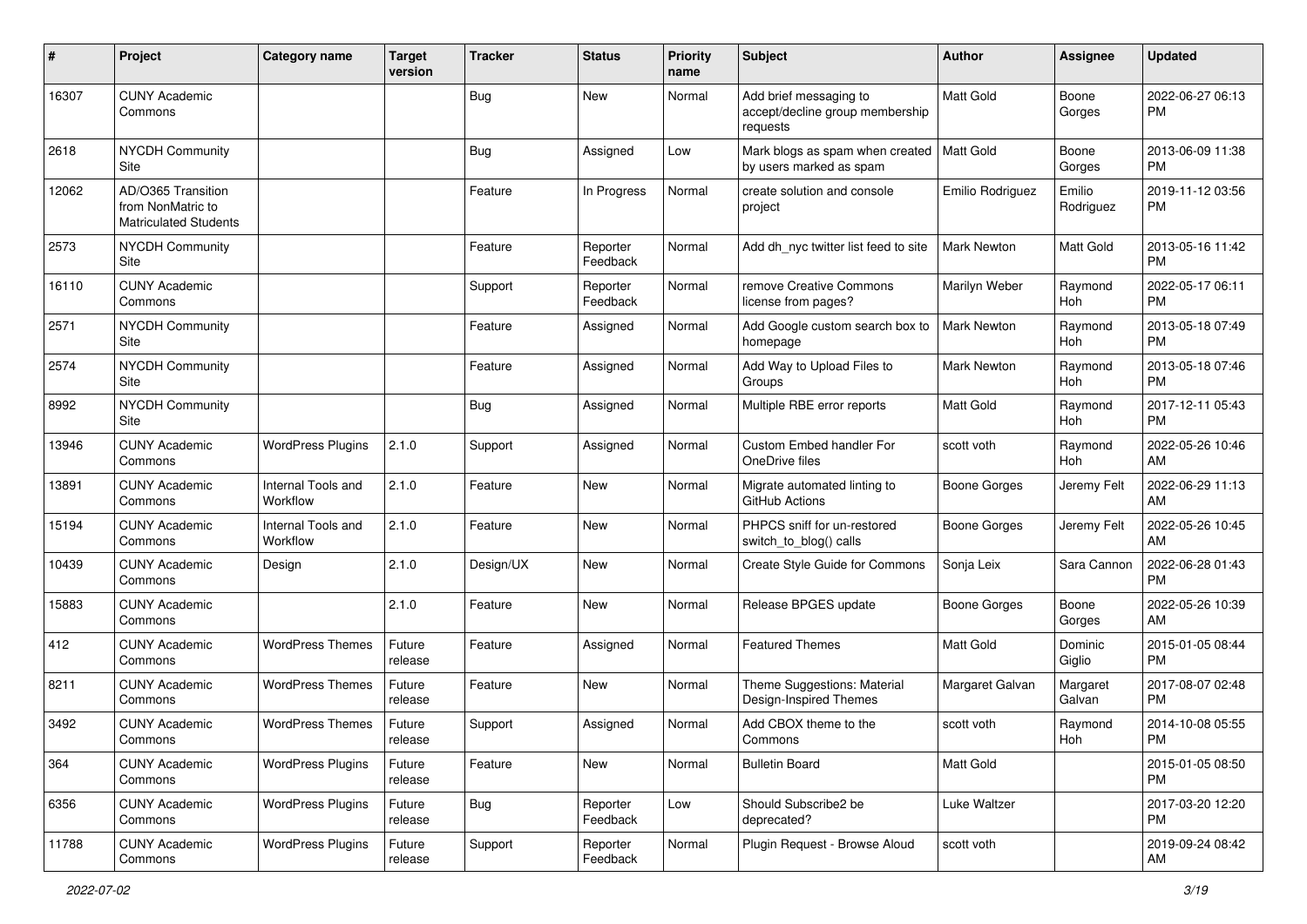| #     | Project                         | <b>Category name</b>     | <b>Target</b><br>version | Tracker        | <b>Status</b>        | <b>Priority</b><br>name | <b>Subject</b>                                                                                               | <b>Author</b>           | <b>Assignee</b>   | <b>Updated</b>                |
|-------|---------------------------------|--------------------------|--------------------------|----------------|----------------------|-------------------------|--------------------------------------------------------------------------------------------------------------|-------------------------|-------------------|-------------------------------|
| 12573 | <b>CUNY Academic</b><br>Commons | <b>WordPress Plugins</b> | Future<br>release        | <b>Bug</b>     | <b>New</b>           | Normal                  | <b>CommentPress Core Issues</b>                                                                              | scott voth              |                   | 2020-03-24 04:32<br><b>PM</b> |
| 658   | <b>CUNY Academic</b><br>Commons | <b>WordPress Plugins</b> | Future<br>release        | Feature        | Assigned             | Normal                  | Rebulid Sitewide Tag Suggestion                                                                              | <b>Matt Gold</b>        | Boone<br>Gorges   | 2015-01-05 08:47<br><b>PM</b> |
| 1562  | <b>CUNY Academic</b><br>Commons | <b>WordPress Plugins</b> | Future<br>release        | Feature        | Assigned             | Low                     | Play with NYT Collaborative<br><b>Authoring Tool</b>                                                         | Matt Gold               | Boone<br>Gorges   | 2015-01-05 08:47<br><b>PM</b> |
| 2223  | <b>CUNY Academic</b><br>Commons | <b>WordPress Plugins</b> | Future<br>release        | Feature        | Assigned             | Low                     | Add Participad to the CUNY<br><b>Academic Commons</b>                                                        | Matt Gold               | Boone<br>Gorges   | 2014-09-17 10:03<br><b>PM</b> |
| 9211  | <b>CUNY Academic</b><br>Commons | <b>WordPress Plugins</b> | Future<br>release        | Support        | Reporter<br>Feedback | Normal                  | Auto-Role Setting in Forum Plugin<br><b>Causing Some Confusion</b>                                           | Luke Waltzer            | Boone<br>Gorges   | 2018-03-13 11:44<br>AM        |
| 9289  | <b>CUNY Academic</b><br>Commons | <b>WordPress Plugins</b> | Future<br>release        | Bug            | Reporter<br>Feedback | Normal                  | Email Users Plugin                                                                                           | Laurie Hurson           | Boone<br>Gorges   | 2018-10-24 12:34<br><b>PM</b> |
| 9926  | <b>CUNY Academic</b><br>Commons | <b>WordPress Plugins</b> | Future<br>release        | <b>Bug</b>     | New                  | Normal                  | twitter-mentions-as-comments<br>cron jobs can run long                                                       | Boone Gorges            | Boone<br>Gorges   | 2018-10-24 12:34<br><b>PM</b> |
| 9947  | <b>CUNY Academic</b><br>Commons | <b>WordPress Plugins</b> | Future<br>release        | Feature        | Reporter<br>Feedback | Normal                  | Install H5P quiz plugin                                                                                      | Matt Gold               | Boone<br>Gorges   | 2018-09-11 11:01<br>AM        |
| 14987 | <b>CUNY Academic</b><br>Commons | <b>WordPress Plugins</b> | Future<br>release        | Bug            | New                  | Normal                  | Elementor update causes<br>database freeze-up                                                                | <b>Boone Gorges</b>     | Boone<br>Gorges   | 2021-11-29 12:02<br><b>PM</b> |
| 8078  | <b>CUNY Academic</b><br>Commons | <b>WordPress Plugins</b> | Future<br>release        | System Upgrade | Assigned             | Normal                  | <b>CommentPress Updates</b>                                                                                  | Margaret Galvan         | Christian<br>Wach | 2017-05-08 03:49<br><b>PM</b> |
| 3691  | <b>CUNY Academic</b><br>Commons | <b>WordPress Plugins</b> | Future<br>release        | Bug            | <b>New</b>           | Normal                  | <b>WPMU Domain Mapping</b><br>Debugging on cdev                                                              | Raymond Hoh             | Matt Gold         | 2014-12-12 09:04<br>AM        |
| 8498  | <b>CUNY Academic</b><br>Commons | <b>WordPress Plugins</b> | Future<br>release        | Feature        | <b>New</b>           | Low                     | <b>Gravity Forms Email Users</b>                                                                             | Raffi<br>Khatchadourian | Matt Gold         | 2017-10-13 12:58<br><b>PM</b> |
| 3939  | <b>CUNY Academic</b><br>Commons | <b>WordPress Plugins</b> | Future<br>release        | Bug            | Hold                 | Normal                  | Activity stream support for<br>Co-Authors Plus plugin                                                        | Raymond Hoh             | Raymond<br>Hoh    | 2015-11-09 06:13<br><b>PM</b> |
| 497   | <b>CUNY Academic</b><br>Commons | <b>WordPress Plugins</b> | Future<br>release        | Feature        | Assigned             | Normal                  | Drag and Drop Ordering on<br><b>Gallery Post Plugin</b>                                                      | Matt Gold               | Ron Rennick       | 2015-11-09 06:18<br><b>PM</b> |
| 5826  | <b>CUNY Academic</b><br>Commons | <b>WordPress Plugins</b> | Future<br>release        | Support        | Reporter<br>Feedback | Normal                  | <b>Remove Subscription Options</b><br>plugin from directory                                                  | Sarah Morgano           | Sarah<br>Morgano  | 2016-10-21 04:14<br><b>PM</b> |
| 6332  | <b>CUNY Academic</b><br>Commons | WordPress (misc)         | Future<br>release        | Feature        | New                  | Normal                  | Allow uploaded files to be marked<br>as private in an ad hoc way                                             | Boone Gorges            |                   | 2016-10-17 11:41<br><b>PM</b> |
| 6755  | <b>CUNY Academic</b><br>Commons | WordPress (misc)         | Future<br>release        | Bug            | New                  | Normal                  | Cannot Deactivate Plugin                                                                                     | Laura Kane              |                   | 2016-11-16 01:12<br>PM        |
| 10380 | <b>CUNY Academic</b><br>Commons | WordPress (misc)         | Future<br>release        | Feature        | In Progress          | Normal                  | Remove blacklisted plugins                                                                                   | Boone Gorges            |                   | 2022-04-26 12:00<br><b>PM</b> |
| 11024 | <b>CUNY Academic</b><br>Commons | WordPress (misc)         | Future<br>release        | <b>Bug</b>     | New                  | Normal                  | Subsites should not show "you<br>should update your .htaccess<br>now" notice after permalink setting<br>save | Boone Gorges            |                   | 2019-01-28 01:35<br><b>PM</b> |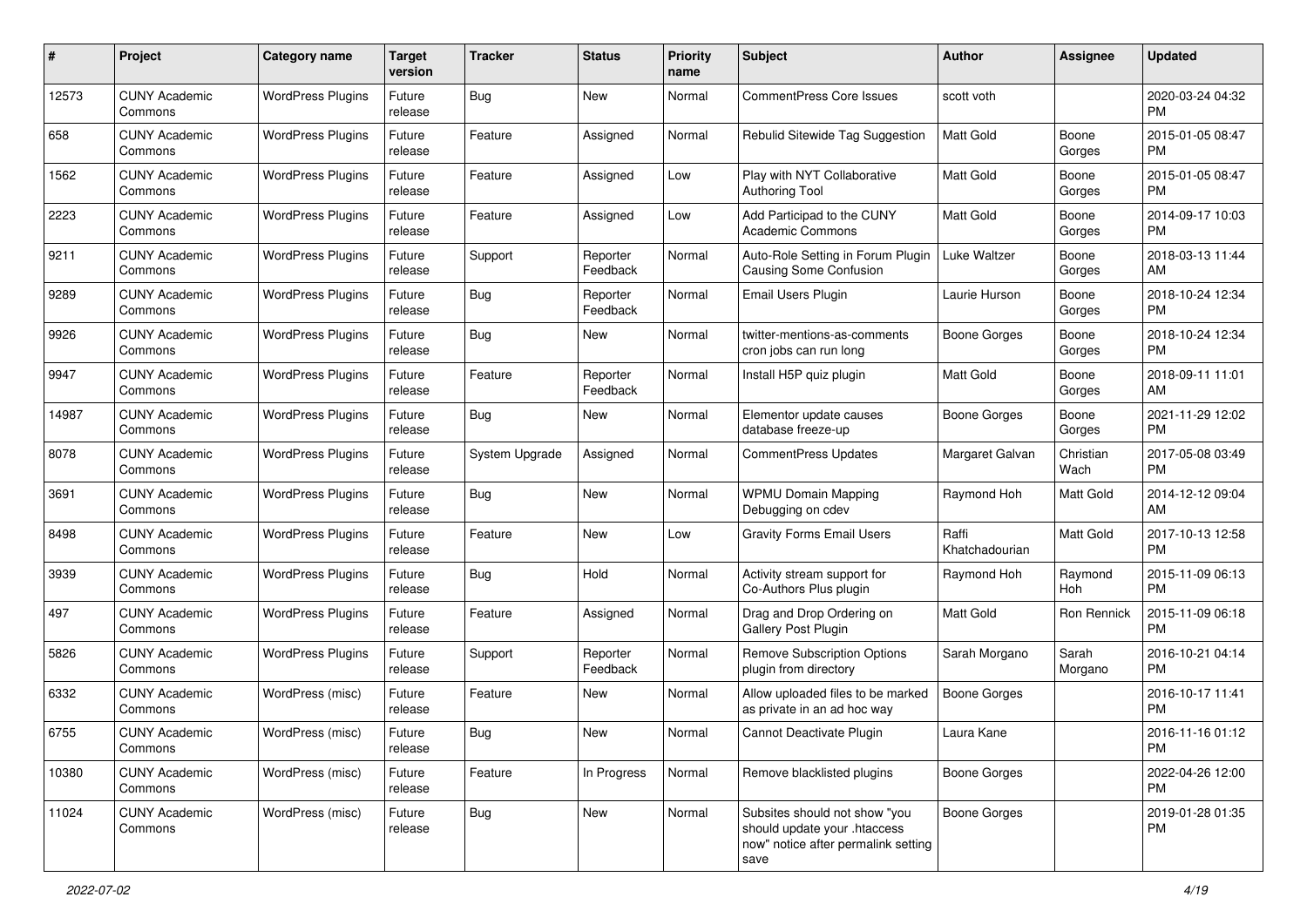| #     | Project                         | <b>Category name</b>    | Target<br>version | <b>Tracker</b> | <b>Status</b>        | <b>Priority</b><br>name | <b>Subject</b>                                                                                  | <b>Author</b>           | Assignee            | <b>Updated</b>                |
|-------|---------------------------------|-------------------------|-------------------|----------------|----------------------|-------------------------|-------------------------------------------------------------------------------------------------|-------------------------|---------------------|-------------------------------|
| 11843 | <b>CUNY Academic</b><br>Commons | WordPress (misc)        | Future<br>release | Design/UX      | New                  | Normal                  | Tweaking the Gutenberg Editor<br>Interface                                                      | Laurie Hurson           |                     | 2022-04-26 12:00<br><b>PM</b> |
| 287   | <b>CUNY Academic</b><br>Commons | WordPress (misc)        | Future<br>release | Feature        | Assigned             | Normal                  | Create troubleshooting tool for<br>account sign-up                                              | Matt Gold               | Boone<br>Gorges     | 2015-11-09 06:17<br><b>PM</b> |
| 1508  | <b>CUNY Academic</b><br>Commons | WordPress (misc)        | Future<br>release | Feature        | Assigned             | Normal                  | Share login cookies across<br>mapped domains                                                    | Boone Gorges            | Boone<br>Gorges     | 2012-07-02 12:12<br><b>PM</b> |
| 3759  | <b>CUNY Academic</b><br>Commons | WordPress (misc)        | Future<br>release | Feature        | Assigned             | Normal                  | Review Interface for Adding Users<br>to Blogs                                                   | <b>Matt Gold</b>        | Boone<br>Gorges     | 2015-03-24 05:52<br><b>PM</b> |
| 13835 | <b>CUNY Academic</b><br>Commons | WordPress (misc)        | Future<br>release | Feature        | New                  | Normal                  | Allow OneSearch widget to have<br>'CUNY' as campus                                              | <b>Boone Gorges</b>     | Boone<br>Gorges     | 2021-11-19 12:39<br><b>PM</b> |
| 14113 | <b>CUNY Academic</b><br>Commons | WordPress (misc)        | Future<br>release | <b>Bug</b>     | Hold                 | Normal                  | Block Editor Not Working on this<br>page - Json error                                           | scott voth              | Boone<br>Gorges     | 2021-03-05 11:01<br>AM        |
| 365   | <b>CUNY Academic</b><br>Commons | WordPress (misc)        | Future<br>release | Feature        | Assigned             | Normal                  | <b>Create Mouseover Tooltips</b><br>throughout Site                                             | Matt Gold               | Chris Stein         | 2015-11-09 06:18<br><b>PM</b> |
| 2167  | <b>CUNY Academic</b><br>Commons | WordPress (misc)        | Future<br>release | Bug            | Assigned             | Normal                  | <b>CAC-Livestream Plugin Issues</b>                                                             | Michael Smith           | Dominic<br>Giglio   | 2015-01-02 03:06<br><b>PM</b> |
| 4388  | <b>CUNY Academic</b><br>Commons | WordPress (misc)        | Future<br>release | Bug            | Assigned             | Normal                  | Repeated request for<br>authentication.                                                         | Alice.Lynn<br>McMichael | Raymond<br>Hoh      | 2015-08-11 07:35<br><b>PM</b> |
| 1105  | <b>CUNY Academic</b><br>Commons | WordPress (misc)        | Future<br>release | Feature        | Assigned             | Normal                  | Rephrase Blog Privacy Options                                                                   | <b>Matt Gold</b>        | Samantha<br>Raddatz | 2015-11-09 06:19<br><b>PM</b> |
| 8675  | <b>CUNY Academic</b><br>Commons | User Onboarding         | Future<br>release | Bug            | Reporter<br>Feedback | Low                     | Add new User search screen calls<br>for the input of email address but<br>doesn't work with one | Paul Hebert             | Boone<br>Gorges     | 2017-10-11 11:17<br>AM        |
| 3473  | <b>CUNY Academic</b><br>Commons | User Experience         | Future<br>release | Feature        | Assigned             | Normal                  | Commons profile: Add help info<br>about "Positions" replacing "title"                           | Keith Miyake            | Samantha<br>Raddatz | 2015-11-09 02:28<br><b>PM</b> |
| 4661  | <b>CUNY Academic</b><br>Commons | <b>User Experience</b>  | Future<br>release | Bug            | Assigned             | Normal                  | <b>Simplify Events text</b>                                                                     | Matt Gold               | Samantha<br>Raddatz | 2015-10-02 09:06<br><b>PM</b> |
| 4222  | <b>CUNY Academic</b><br>Commons | User Experience         | Future<br>release | Design/UX      | New                  | Normal                  | Add information to 'Delete<br>Account' page                                                     | Samantha Raddatz        | scott voth          | 2015-06-26 11:35<br>AM        |
| 5316  | <b>CUNY Academic</b><br>Commons | User Experience         | Future<br>release | Feature        | Assigned             | Normal                  | Prompt user email address<br>updates                                                            | <b>Matt Gold</b>        | Stephen Real        | 2016-12-21 03:30<br><b>PM</b> |
| 3090  | <b>CUNY Academic</b><br>Commons | Twitter page            | Future<br>release | Feature        | Assigned             | Normal                  | Prevent Retweets from showing<br>up on Commons twitter page                                     | Matt Gold               | <b>Tahir Butt</b>   | 2016-10-24 11:31<br>AM        |
| 6426  | <b>CUNY Academic</b><br>Commons | Spam/Spam<br>Prevention | Future<br>release | Feature        | Assigned             | Normal                  | Force captcha on all comments?                                                                  | Matt Gold               | <b>Tahir Butt</b>   | 2016-10-24 02:06<br><b>PM</b> |
| 5199  | <b>CUNY Academic</b><br>Commons | Social Paper            | Future<br>release | Feature        | New                  | Normal                  | add tables to the SP editor                                                                     | Marilyn Weber           |                     | 2016-10-24 11:27<br>AM        |
| 5205  | <b>CUNY Academic</b><br>Commons | Social Paper            | Future<br>release | Feature        | <b>New</b>           | Normal                  | Social Paper folders                                                                            | Marilyn Weber           |                     | 2016-02-11 10:24<br><b>PM</b> |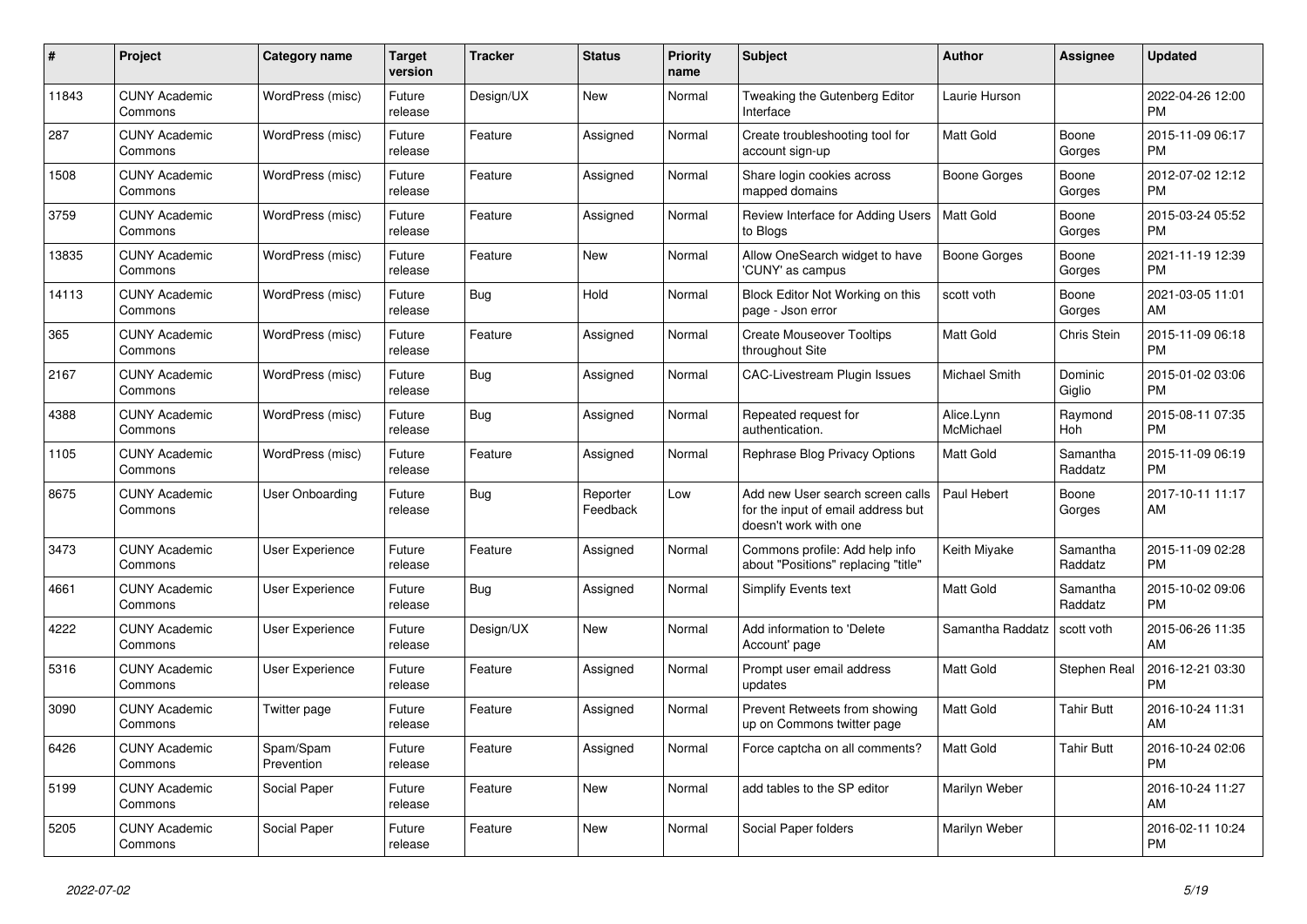| #     | Project                         | <b>Category name</b>     | <b>Target</b><br>version | <b>Tracker</b> | <b>Status</b> | <b>Priority</b><br>name | <b>Subject</b>                                                                                                                                        | Author                  | <b>Assignee</b>     | <b>Updated</b>                |
|-------|---------------------------------|--------------------------|--------------------------|----------------|---------------|-------------------------|-------------------------------------------------------------------------------------------------------------------------------------------------------|-------------------------|---------------------|-------------------------------|
| 5488  | <b>CUNY Academic</b><br>Commons | Social Paper             | Future<br>release        | Bug            | <b>New</b>    | Normal                  | Add a "last edited by" field to<br>Social Paper group directories                                                                                     | <b>Boone Gorges</b>     |                     | 2016-04-21 10:05<br><b>PM</b> |
| 5489  | <b>CUNY Academic</b><br>Commons | Social Paper             | Future<br>release        | Feature        | New           | Normal                  | Asc/desc sorting for Social Paper<br>directories                                                                                                      | <b>Boone Gorges</b>     |                     | 2016-04-21 10:06<br><b>PM</b> |
| 5052  | <b>CUNY Academic</b><br>Commons | Social Paper             | Future<br>release        | Feature        | <b>New</b>    | Low                     | Sentence by sentence or line by<br>line comments (SP suggestion #3)                                                                                   | Marilyn Weber           | Boone<br>Gorges     | 2016-02-11 10:24<br><b>PM</b> |
| 5182  | <b>CUNY Academic</b><br>Commons | Social Paper             | Future<br>release        | Design/UX      | <b>New</b>    | Normal                  | "Publishing" a private paper on<br>social paper?                                                                                                      | Raffi<br>Khatchadourian | Boone<br>Gorges     | 2016-10-13 04:12<br><b>PM</b> |
| 7663  | <b>CUNY Academic</b><br>Commons | Social Paper             | Future<br>release        | Bug            | <b>New</b>    | Normal                  | Social Paper notifications not<br>formatted correctly on secondary<br>sites                                                                           | Boone Gorges            | Boone<br>Gorges     | 2018-04-16 03:52<br><b>PM</b> |
| 7981  | <b>CUNY Academic</b><br>Commons | Social Paper             | Future<br>release        | <b>Bug</b>     | <b>New</b>    | Normal                  | Social Paper comments should<br>not go to spam                                                                                                        | Luke Waltzer            | Boone<br>Gorges     | 2018-04-16 03:52<br><b>PM</b> |
| 5282  | <b>CUNY Academic</b><br>Commons | Social Paper             | Future<br>release        | Bug            | New           | Normal                  | Replying via email directs to paper<br>but not individual comment.                                                                                    | Marilyn Weber           | Raymond<br>Hoh      | 2016-03-02 01:48<br><b>PM</b> |
| 5050  | <b>CUNY Academic</b><br>Commons | Social Paper             | Future<br>release        | Feature        | <b>New</b>    | Low                     | Making comments visible in SP<br>editing mode (SP suggestion #1)                                                                                      | Marilyn Weber           | Samantha<br>Raddatz | 2019-09-17 11:10<br><b>PM</b> |
| 5053  | <b>CUNY Academic</b><br>Commons | Social Paper             | Future<br>release        | Feature        | <b>New</b>    | Low                     | Scrollable menu to add readers<br>(SP suggestion #4)                                                                                                  | Marilyn Weber           | Samantha<br>Raddatz | 2016-04-21 05:21<br><b>PM</b> |
| 5058  | <b>CUNY Academic</b><br>Commons | Social Paper             | Future<br>release        | Feature        | New           | Low                     | Can there be a clearer signal that<br>even when comments have<br>already been made you add<br>comments by clicking on the side?<br>(SP suggestion #5) | <b>Marilyn Weber</b>    | Samantha<br>Raddatz | 2016-02-11 10:24<br><b>PM</b> |
| 5183  | <b>CUNY Academic</b><br>Commons | Social Paper             | Future<br>release        | Design/UX      | <b>New</b>    | Normal                  | Creating a new paper when<br>viewing an existing paper                                                                                                | Raffi<br>Khatchadourian | Samantha<br>Raddatz | 2016-02-02 12:09<br><b>PM</b> |
| 5397  | <b>CUNY Academic</b><br>Commons | Social Paper             | Future<br>release        | Feature        | <b>New</b>    | Normal                  | frustrating to have to<br>enable/disable in SP                                                                                                        | Marilyn Weber           | Samantha<br>Raddatz | 2016-04-20 03:39<br><b>PM</b> |
| 13331 | <b>CUNY Academic</b><br>Commons | Site cloning             | Future<br>release        | Bug            | <b>New</b>    | Normal                  | Combine Site Template and Clone<br>operations                                                                                                         | Boone Gorges            | Jeremy Felt         | 2021-11-19 12:39<br><b>PM</b> |
| 13048 | <b>CUNY Academic</b><br>Commons | Shortcodes and<br>embeds | Future<br>release        | Feature        | New           | Normal                  | Jupyter Notebooks support                                                                                                                             | Boone Gorges            |                     | 2020-07-14 11:46<br>AM        |
| 3662  | <b>CUNY Academic</b><br>Commons | <b>SEO</b>               | Future<br>release        | Feature        | Assigned      | Normal                  | Duplicate Content/SEO/Google<br>issues                                                                                                                | Matt Gold               | Raymond<br>Hoh      | 2015-04-13 04:37<br>PM        |
| 3002  | <b>CUNY Academic</b><br>Commons | Search                   | Future<br>release        | Feature        | Assigned      | Normal                  | Overhaul CAC search by using<br>external search appliance                                                                                             | <b>Boone Gorges</b>     | Boone<br>Gorges     | 2020-07-15 03:05<br>PM.       |
| 11860 | <b>CUNY Academic</b><br>Commons | Registration             | Future<br>release        | Feature        | New           | Normal                  | <b>Ensure Students Are Aware They</b><br>Can Use Aliases At Registration                                                                              | scott voth              |                     | 2019-09-24 08:46<br>AM        |
| 370   | <b>CUNY Academic</b><br>Commons | Registration             | Future<br>release        | Feature        | Assigned      | High                    | <b>Guest Accounts</b>                                                                                                                                 | Matt Gold               | Matt Gold           | 2015-04-09 09:33<br><b>PM</b> |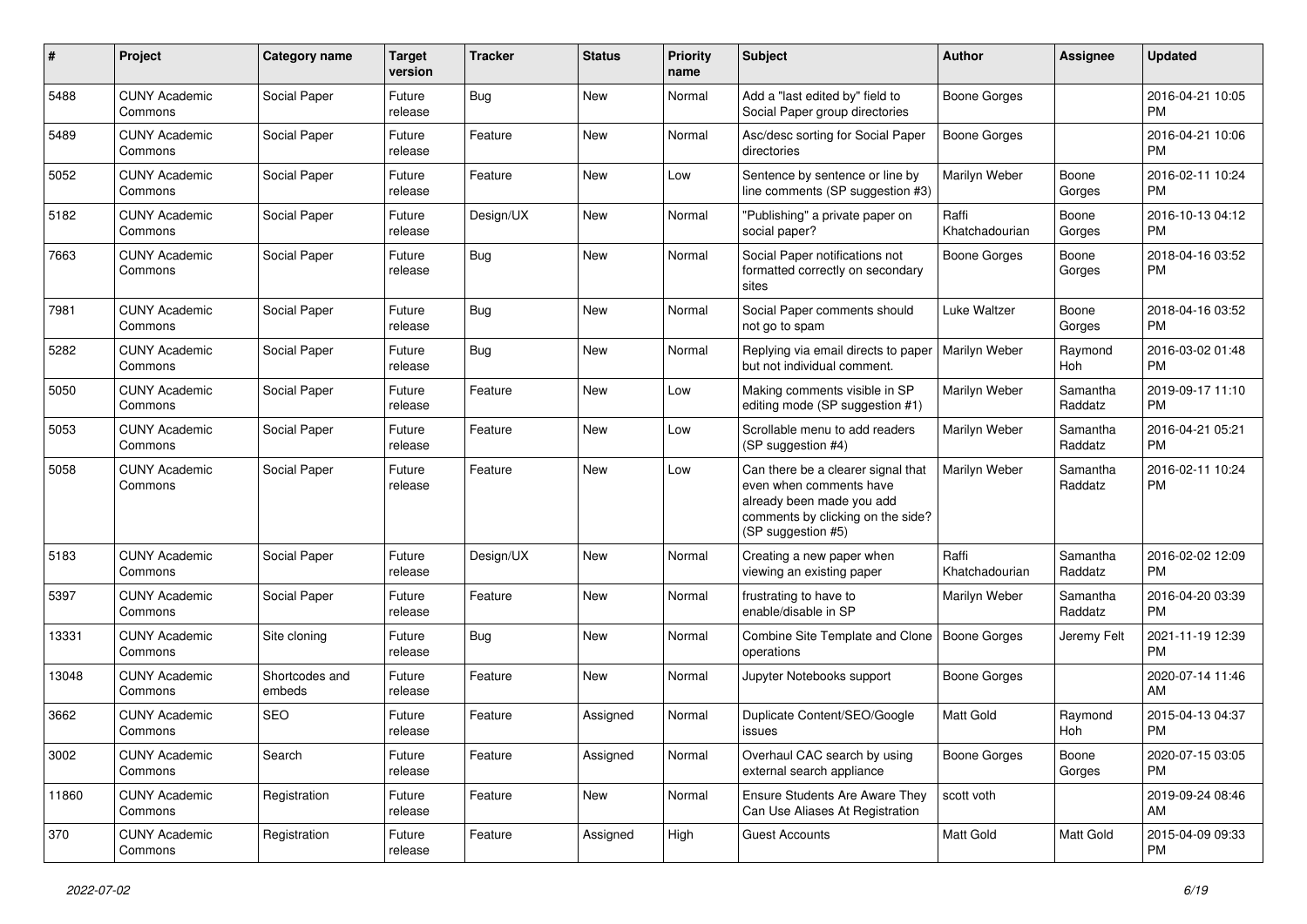| #     | Project                         | <b>Category name</b>    | <b>Target</b><br>version | <b>Tracker</b> | <b>Status</b>        | Priority<br>name | <b>Subject</b>                                                                 | Author              | <b>Assignee</b>     | <b>Updated</b>                |
|-------|---------------------------------|-------------------------|--------------------------|----------------|----------------------|------------------|--------------------------------------------------------------------------------|---------------------|---------------------|-------------------------------|
| 308   | <b>CUNY Academic</b><br>Commons | Registration            | Future<br>release        | Feature        | New                  | Normal           | Group recommendations for<br>signup process                                    | Boone Gorges        | Samantha<br>Raddatz | 2015-11-09 05:07<br><b>PM</b> |
| 5225  | <b>CUNY Academic</b><br>Commons | Registration            | Future<br>release        | Feature        | Assigned             | Normal           | On-boarding Issues                                                             | Luke Waltzer        | Samantha<br>Raddatz | 2016-02-12 02:58<br><b>PM</b> |
| 940   | CUNY Academic<br>Commons        | Redmine                 | Future<br>release        | Feature        | Assigned             | Low              | Communication with users after<br>releases                                     | Matt Gold           | Dominic<br>Giglio   | 2012-09-09 04:36<br><b>PM</b> |
| 11945 | <b>CUNY Academic</b><br>Commons | Reckoning               | Future<br>release        | Feature        | Reporter<br>Feedback | Normal           | Add Comments bubble to<br>Reckoning views                                      | <b>Boone Gorges</b> | Boone<br>Gorges     | 2019-11-12 05:14<br><b>PM</b> |
| 6014  | CUNY Academic<br>Commons        | Publicity               | Future<br>release        | Publicity      | Reporter<br>Feedback | Normal           | Google search listing                                                          | <b>Matt Gold</b>    | Boone<br>Gorges     | 2016-09-21 03:48<br><b>PM</b> |
| 2013  | <b>CUNY Academic</b><br>Commons | <b>Public Portfolio</b> | Future<br>release        | Feature        | Assigned             | Low              | Have Profile Privacy Options show   Matt Gold<br>up only for filled-in fields  |                     | Boone<br>Gorges     | 2015-11-09 06:09<br><b>PM</b> |
| 2753  | <b>CUNY Academic</b><br>Commons | <b>Public Portfolio</b> | Future<br>release        | Feature        | New                  | Normal           | Create actual actual tagification in<br>academic interests and other<br>fields | Micki Kaufman       | Boone<br>Gorges     | 2015-01-05 08:52<br><b>PM</b> |
| 3042  | CUNY Academic<br>Commons        | <b>Public Portfolio</b> | Future<br>release        | Feature        | Assigned             | Normal           | Browsing member interests                                                      | Matt Gold           | Boone<br>Gorges     | 2015-03-21 09:04<br><b>PM</b> |
| 3048  | <b>CUNY Academic</b><br>Commons | <b>Public Portfolio</b> | Future<br>release        | Feature        | New                  | Low              | Images for rich text profile fields                                            | Boone Gorges        | Boone<br>Gorges     | 2014-02-19 12:56<br><b>PM</b> |
| 3220  | CUNY Academic<br>Commons        | <b>Public Portfolio</b> | Future<br>release        | Feature        | Assigned             | Normal           | Add indent/outdent option to<br>Formatting Buttons on Profile<br>Page          | <b>Matt Gold</b>    | Boone<br>Gorges     | 2014-05-21 10:39<br><b>PM</b> |
| 3768  | <b>CUNY Academic</b><br>Commons | <b>Public Portfolio</b> | Future<br>release        | Feature        | Assigned             | Normal           | Institutions/Past positions on<br>public portfolios                            | <b>Matt Gold</b>    | Boone<br>Gorges     | 2018-04-23 10:44<br>AM        |
| 14184 | <b>CUNY Academic</b><br>Commons | <b>Public Portfolio</b> | Future<br>release        | Feature        | New                  | Normal           | Centralized mechanism for storing<br>Campus affiliations                       | <b>Boone Gorges</b> | Boone<br>Gorges     | 2022-01-04 11:35<br>AM        |
| 2832  | CUNY Academic<br>Commons        | Public Portfolio        | Future<br>release        | Feature        | Assigned             | Normal           | Improve interface for (not)<br>auto-linking profile fields                     | Boone Gorges        | Chris Stein         | 2015-01-05 08:52<br><b>PM</b> |
| 2881  | <b>CUNY Academic</b><br>Commons | <b>Public Portfolio</b> | Future<br>release        | Feature        | Assigned             | Normal           | Redesign the UX for Profiles                                                   | Chris Stein         | Chris Stein         | 2016-10-13 12:45<br><b>PM</b> |
| 3770  | <b>CUNY Academic</b><br>Commons | Public Portfolio        | Future<br>release        | Feature        | Assigned             | Normal           | Improve Layout/Formatting of<br>Positions Area on Public Portfolios            | Matt Gold           | Chris Stein         | 2015-04-01 09:17<br><b>PM</b> |
| 5827  | <b>CUNY Academic</b><br>Commons | Public Portfolio        | Future<br>release        | Bug            | Assigned             | Normal           | Academic Interests square bracket   scott voth<br>links not working            |                     | Chris Stein         | 2016-08-11 11:59<br>PM        |
| 10354 | <b>CUNY Academic</b><br>Commons | Public Portfolio        | Future<br>release        | Feature        | New                  | Normal           | Opt out of Having a Profile Page                                               | scott voth          | Chris Stein         | 2020-05-12 10:43<br>AM        |
| 4253  | <b>CUNY Academic</b><br>Commons | <b>Public Portfolio</b> | Future<br>release        | Design/UX      | New                  | Normal           | Encourage users to add portfolio<br>content                                    | Samantha Raddatz    | Samantha<br>Raddatz | 2015-07-07 11:32<br>AM        |
| 4404  | <b>CUNY Academic</b><br>Commons | Public Portfolio        | Future<br>release        | Design/UX      | Assigned             | Normal           | Change color of permissions info<br>on portfolio editing interface             | Matt Gold           | Samantha<br>Raddatz | 2015-08-11 05:28<br><b>PM</b> |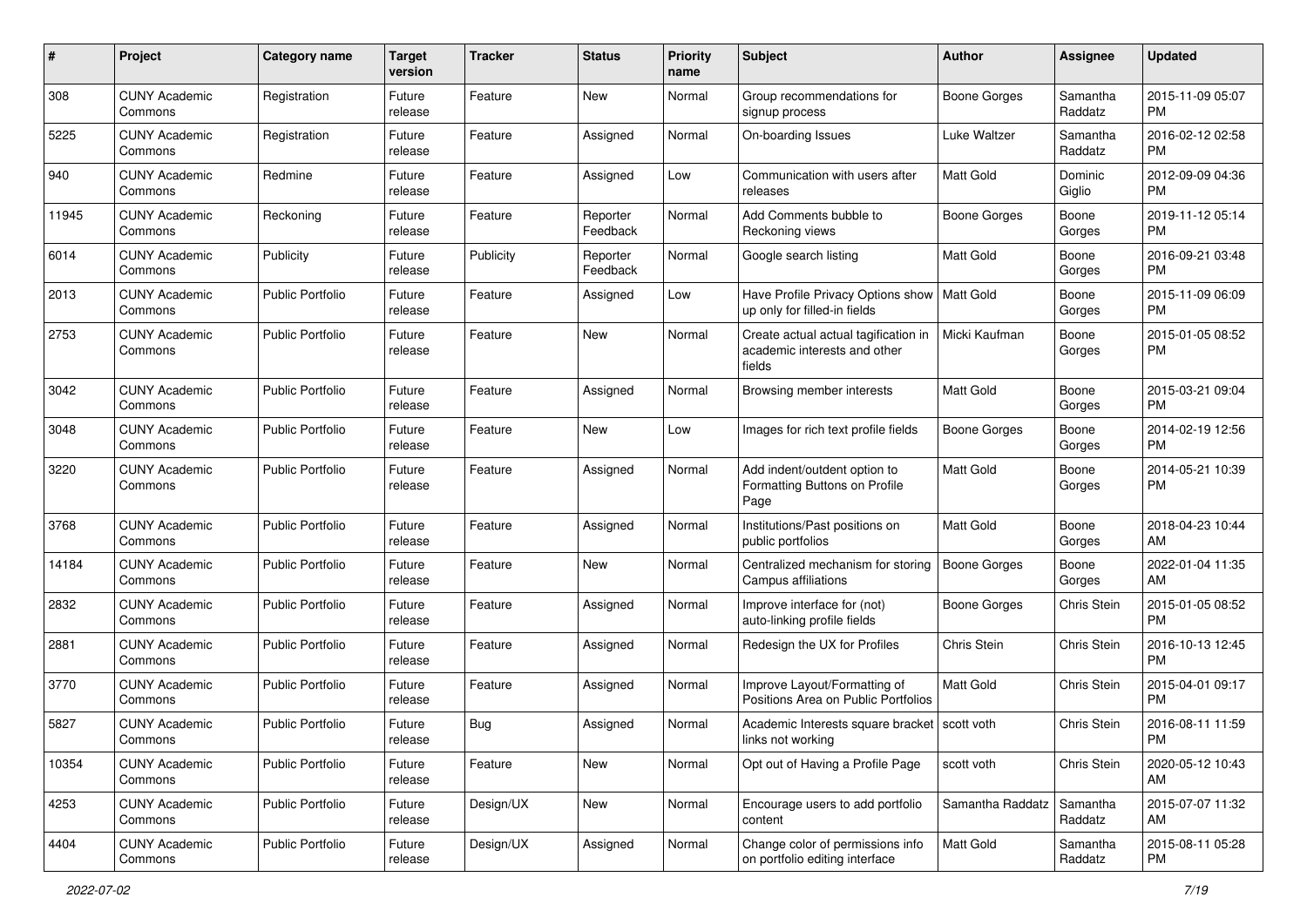| #     | <b>Project</b>                  | Category name               | <b>Target</b><br>version | <b>Tracker</b> | <b>Status</b>        | <b>Priority</b><br>name | <b>Subject</b>                                                                             | Author            | Assignee            | <b>Updated</b>                |
|-------|---------------------------------|-----------------------------|--------------------------|----------------|----------------------|-------------------------|--------------------------------------------------------------------------------------------|-------------------|---------------------|-------------------------------|
| 4622  | <b>CUNY Academic</b><br>Commons | <b>Public Portfolio</b>     | Future<br>release        | Design/UX      | <b>New</b>           | Normal                  | <b>Profile Visibility Settings</b>                                                         | Samantha Raddatz  | Samantha<br>Raddatz | 2015-09-21 12:18<br><b>PM</b> |
| 14787 | <b>CUNY Academic</b><br>Commons | Plugin Packages             | Future<br>release        | Feature        | <b>New</b>           | Normal                  | Creating a "Design" plugin<br>package                                                      | Laurie Hurson     | scott voth          | 2022-04-27 04:56<br><b>PM</b> |
| 5955  | <b>CUNY Academic</b><br>Commons | Outreach                    | Future<br>release        | Feature        | Assigned             | Normal                  | Create auto-newsletter for<br>commons members                                              | Matt Gold         | Luke Waltzer        | 2016-08-30 10:34<br>AM        |
| 9895  | <b>CUNY Academic</b><br>Commons | Onboarding                  | Future<br>release        | Feature        | Assigned             | Normal                  | Add "Accept Invitation"<br>link/button/function to Group<br>and/or Site invitation emails? | Luke Waltzer      | Boone<br>Gorges     | 2018-06-07 12:42<br><b>PM</b> |
| 9028  | <b>CUNY Academic</b><br>Commons | Onboarding                  | Future<br>release        | Feature        | Assigned             | Normal                  | suggest groups to new members<br>during the registration process                           | <b>Matt Gold</b>  | Chris Stein         | 2018-10-24 12:34<br><b>PM</b> |
| 3330  | <b>CUNY Academic</b><br>Commons | My Commons                  | Future<br>release        | Feature        | Assigned             | Normal                  | "Commons Information" tool                                                                 | Boone Gorges      | Chris Stein         | 2014-09-22 08:46<br><b>PM</b> |
| 3517  | <b>CUNY Academic</b><br>Commons | My Commons                  | Future<br>release        | Feature        | Assigned             | Normal                  | Mute/Unmute My Commons<br>updates                                                          | Matt Gold         | Raymond<br>Hoh      | 2015-11-09 01:19<br><b>PM</b> |
| 3536  | <b>CUNY Academic</b><br>Commons | My Commons                  | Future<br>release        | Feature        | Assigned             | Normal                  | Infinite Scroll on My Commons<br>page                                                      | <b>Matt Gold</b>  | Raymond<br>Hoh      | 2015-04-13 04:42<br><b>PM</b> |
| 3577  | <b>CUNY Academic</b><br>Commons | My Commons                  | Future<br>release        | Design/UX      | Assigned             | Normal                  | Replies to items in My Commons                                                             | <b>Matt Gold</b>  | Raymond<br>Hoh      | 2015-04-09 05:19<br><b>PM</b> |
| 4535  | <b>CUNY Academic</b><br>Commons | My Commons                  | Future<br>release        | <b>Bug</b>     | <b>New</b>           | Low                     | My Commons filter issue                                                                    | scott voth        | Raymond<br>Hoh      | 2015-09-01 11:17<br>AM        |
| 5234  | <b>CUNY Academic</b><br>Commons | Membership                  | Future<br>release        | Feature        | Assigned             | Normal                  | Write Unconfirmed patch for WP                                                             | Boone Gorges      | Boone<br>Gorges     | 2016-10-24 11:18<br>AM        |
| 10580 | <b>CUNY Academic</b><br>Commons | Information<br>Architecture | Future<br>release        | Design/UX      | <b>New</b>           | Normal                  | Primary nav item review                                                                    | Boone Gorges      | Sara Cannon         | 2022-06-28 01:29<br><b>PM</b> |
| 1888  | <b>CUNY Academic</b><br>Commons | Home Page                   | Future<br>release        | Feature        | Assigned             | Normal                  | Refactor BP MPO Activity Filter to<br>support proper pagination                            | Sarah Morgano     | Boone<br>Gorges     | 2014-05-01 07:11<br><b>PM</b> |
| 4980  | <b>CUNY Academic</b><br>Commons | Home Page                   | Future<br>release        | Feature        | Assigned             | Normal                  | CAC Featured Content -- Adding<br>Randomization                                            | Matt Gold         | Boone<br>Gorges     | 2016-12-12 03:01<br><b>PM</b> |
| 1983  | <b>CUNY Academic</b><br>Commons | Home Page                   | Future<br>release        | Feature        | Assigned             | Low                     | Media Library integration with<br><b>Featured Content plugin</b>                           | Boone Gorges      | Dominic<br>Giglio   | 2014-03-17 10:34<br>AM        |
| 1544  | <b>CUNY Academic</b><br>Commons | Groups (misc)               | Future<br>release        | Feature        | Reporter<br>Feedback | Normal                  | Group Filtering and Sorting                                                                | Matt Gold         | Chris Stein         | 2019-03-01 02:25<br><b>PM</b> |
| 12446 | <b>CUNY Academic</b><br>Commons | Groups (misc)               | Future<br>release        | Feature        | Reporter<br>Feedback | Normal                  | Toggle default site to group forum<br>posting                                              | Laurie Hurson     | Laurie Hurson       | 2020-03-10 11:57<br>AM        |
| 7115  | <b>CUNY Academic</b><br>Commons | Groups (misc)               | Future<br>release        | Feature        | Reporter<br>Feedback | Normal                  | make licensing info clear during<br>group creation                                         | <b>Matt Gold</b>  | Raymond<br>Hoh      | 2020-12-08 11:32<br>AM        |
| 481   | <b>CUNY Academic</b><br>Commons | Groups (misc)               | Future<br>release        | Feature        | Assigned             | Normal                  | ability to archive inactive groups<br>and blogs                                            | Michael Mandiberg | Samantha<br>Raddatz | 2015-11-09 05:56<br><b>PM</b> |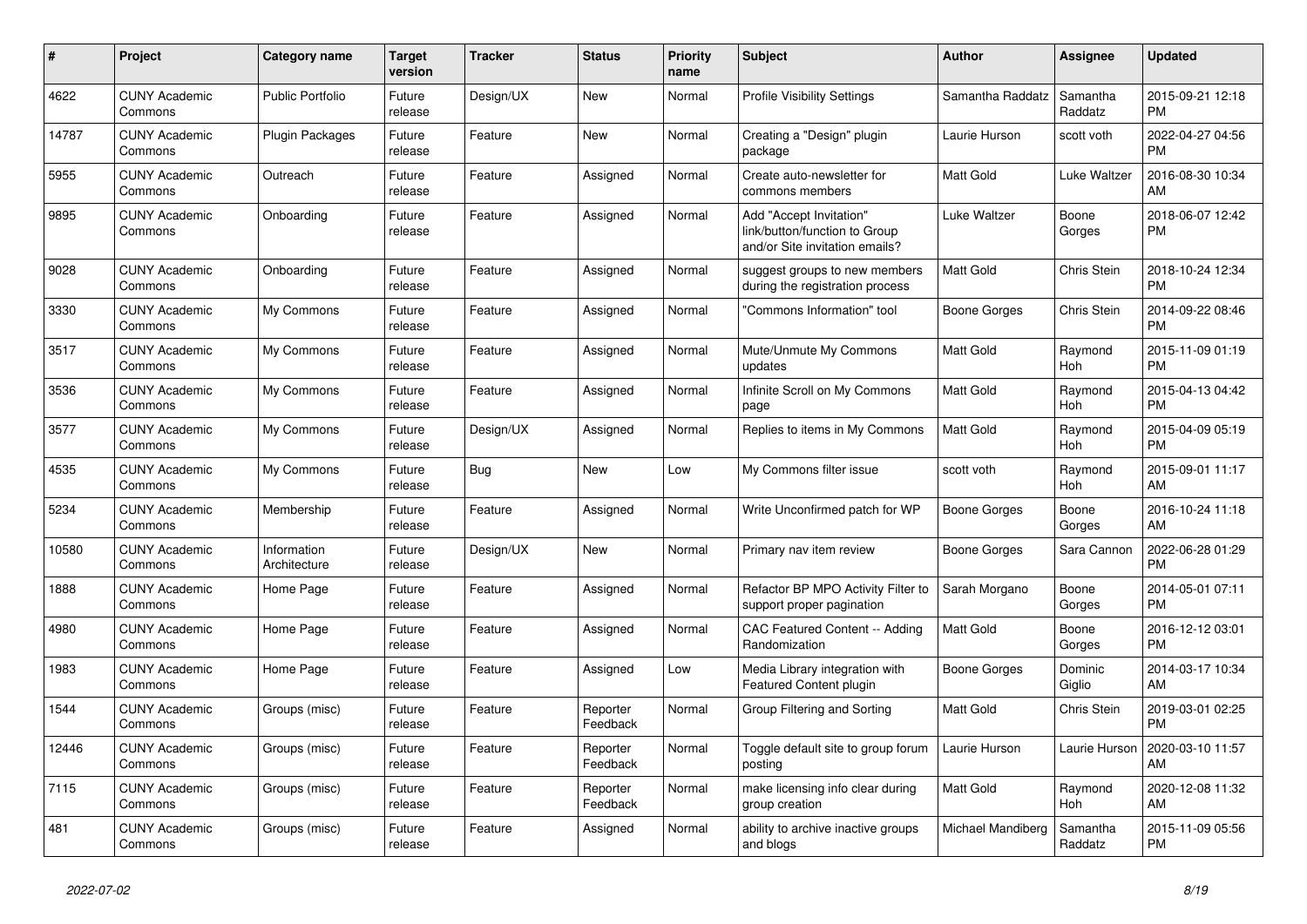| #     | <b>Project</b>                  | Category name      | Target<br>version | <b>Tracker</b> | <b>Status</b>        | <b>Priority</b><br>name | <b>Subject</b>                                                                             | <b>Author</b>    | Assignee            | <b>Updated</b>                |
|-------|---------------------------------|--------------------|-------------------|----------------|----------------------|-------------------------|--------------------------------------------------------------------------------------------|------------------|---------------------|-------------------------------|
| 3458  | <b>CUNY Academic</b><br>Commons | Groups (misc)      | Future<br>release | Feature        | Assigned             | Normal                  | Filter Members of Group by<br>Campus                                                       | Michael Smith    | Samantha<br>Raddatz | 2014-09-26 08:32<br><b>PM</b> |
| 13650 | <b>CUNY Academic</b><br>Commons | Group Library      | Future<br>release | Feature        | New                  | Normal                  | Forum Attachments in Group<br>Library                                                      | Laurie Hurson    |                     | 2021-11-19 12:30<br><b>PM</b> |
| 13370 | <b>CUNY Academic</b><br>Commons | Group Library      | Future<br>release | Feature        | <b>New</b>           | Normal                  | Library bulk deletion and folder<br>editing                                                | Colin McDonald   | Boone<br>Gorges     | 2020-10-13 10:41<br><b>AM</b> |
| 14309 | <b>CUNY Academic</b><br>Commons | Group Library      | Future<br>release | Feature        | <b>New</b>           | Normal                  | Better handling of<br>bp_group_document file download<br>attempts when file is not present | Boone Gorges     | Boone<br>Gorges     | 2021-11-19 12:28<br><b>PM</b> |
| 2610  | <b>CUNY Academic</b><br>Commons | Group Invitations  | Future<br>release | Feature        | Assigned             | Low                     | Request: Custom invitation<br>message to group invites                                     | local admin      | Boone<br>Gorges     | 2015-11-09 06:13<br><b>PM</b> |
| 3308  | <b>CUNY Academic</b><br>Commons | Group Invitations  | Future<br>release | Feature        | Assigned             | Normal                  | Allow members to rescind group<br>invitations                                              | <b>Matt Gold</b> | Boone<br>Gorges     | 2015-04-01 08:53<br><b>PM</b> |
| 1456  | <b>CUNY Academic</b><br>Commons | Group Invitations  | Future<br>release | Feature        | Reporter<br>Feedback | Low                     | Invite to Group Button from Profile<br>Field                                               | <b>Matt Gold</b> | Samantha<br>Raddatz | 2015-11-09 05:59<br><b>PM</b> |
| 585   | <b>CUNY Academic</b><br>Commons | Group Forums       | Future<br>release | Feature        | Assigned             | Normal                  | Merge Forum Topics                                                                         | Sarah Morgano    | Boone<br>Gorges     | 2011-07-06 04:11<br><b>PM</b> |
| 3193  | <b>CUNY Academic</b><br>Commons | Group Forums       | Future<br>release | Feature        | Assigned             | Normal                  | bbPress 2.x dynamic roles and<br><b>RBE</b>                                                | Boone Gorges     | Boone<br>Gorges     | 2014-09-30 01:30<br><b>PM</b> |
| 3059  | <b>CUNY Academic</b><br>Commons | Group Forums       | Future<br>release | Design/UX      | <b>New</b>           | Normal                  | Forum Post Permissable Content<br><b>Explanatory Text</b>                                  | Chris Stein      | Chris Stein         | 2015-04-02 11:27<br><b>AM</b> |
| 13199 | <b>CUNY Academic</b><br>Commons | Group Forums       | Future<br>release | Feature        | New                  | Normal                  | Favoring Groups over bbPress<br>plugin                                                     | Colin McDonald   | Colin<br>McDonald   | 2021-11-19 12:28<br><b>PM</b> |
| 5268  | <b>CUNY Academic</b><br>Commons | Group Forums       | Future<br>release | Bug            | Assigned             | Normal                  | Long-time to post to multiple<br>groups                                                    | Luke Waltzer     | Daniel Jones        | 2016-09-07 06:31<br><b>PM</b> |
| 9835  | <b>CUNY Academic</b><br>Commons | Group Forums       | Future<br>release | Bug            | Assigned             | Normal                  | add a "like" function?                                                                     | Marilyn Weber    | <b>Erik Trainer</b> | 2018-06-05 01:49<br><b>PM</b> |
| 6392  | <b>CUNY Academic</b><br>Commons | Group Forums       | Future<br>release | Design/UX      | Assigned             | Low                     | Composition/Preview Panes in<br>Forum Posts                                                | Luke Waltzer     | Paige Dupont        | 2016-10-21 04:26<br><b>PM</b> |
| 3192  | <b>CUNY Academic</b><br>Commons | Group Forums       | Future<br>release | Feature        | Assigned             | Normal                  | Customizable forum views for<br>bbPress 2.x group forums                                   | Boone Gorges     | Raymond<br>Hoh      | 2015-11-09 12:47<br><b>PM</b> |
| 10659 | <b>CUNY Academic</b><br>Commons | Group Forums       | Future<br>release | Feature        | Assigned             | Normal                  | Post to multiple groups via email                                                          | Matt Gold        | Raymond<br>Hoh      | 2018-11-15 12:54<br><b>AM</b> |
| 13358 | <b>CUNY Academic</b><br>Commons | Group Forums       | Future<br>release | Feature        | New                  | Normal                  | Improved UI for group forum<br>threading settings                                          | Boone Gorges     | Raymond<br>Hoh      | 2021-11-19 12:27<br><b>PM</b> |
| 4221  | <b>CUNY Academic</b><br>Commons | Group Forums       | Future<br>release | Design/UX      | Assigned             | Normal                  | Add 'Number of Posts' display<br>option to Forum page                                      | Samantha Raddatz | Samantha<br>Raddatz | 2015-06-26 02:21<br><b>PM</b> |
| 3080  | <b>CUNY Academic</b><br>Commons | <b>Group Files</b> | Future<br>release | Feature        | Assigned             | Low                     | Create a system to keep track of<br>file changes                                           | <b>Matt Gold</b> | Boone<br>Gorges     | 2014-02-26 10:04<br><b>PM</b> |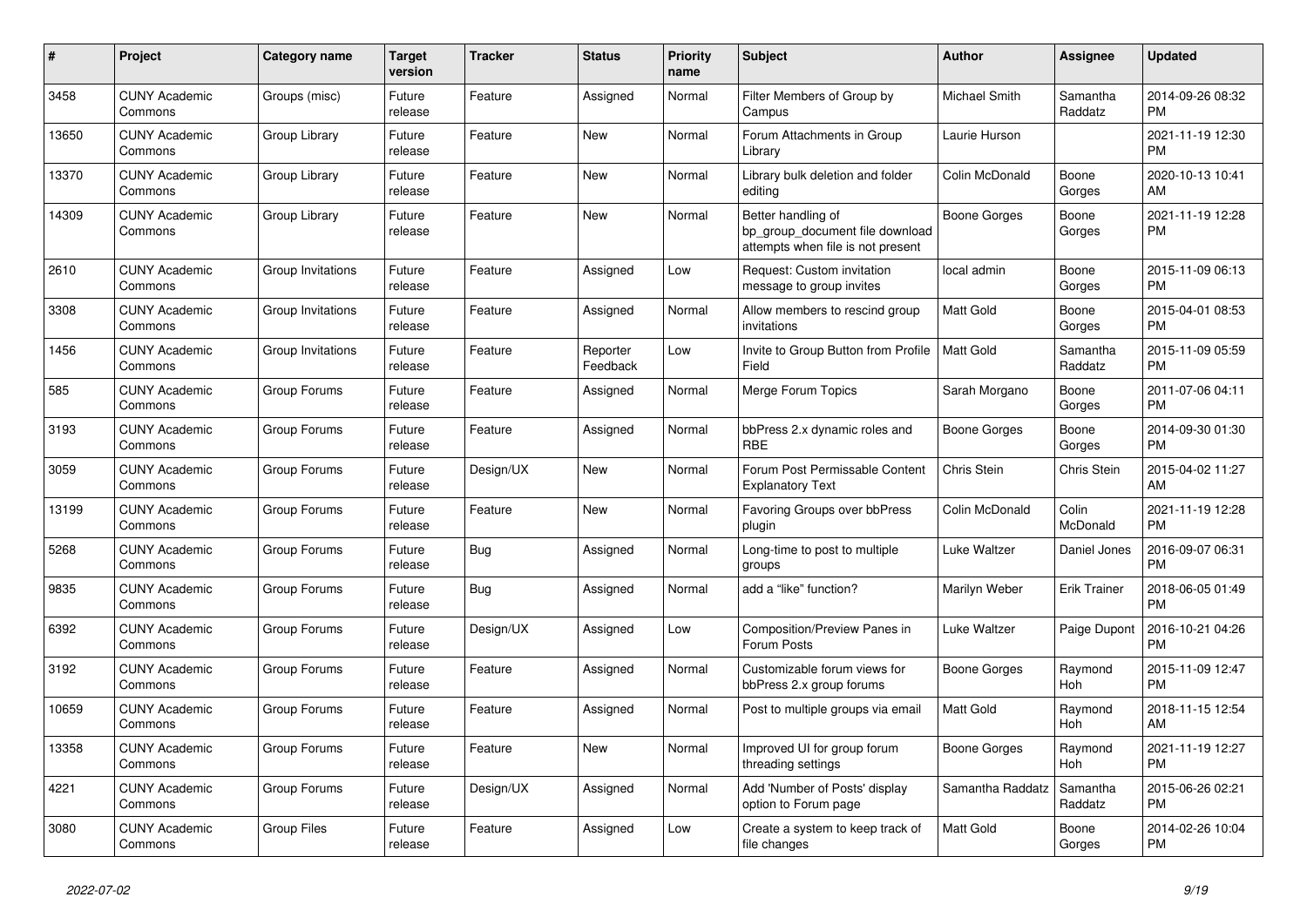| #     | Project                         | <b>Category name</b> | <b>Target</b><br>version | <b>Tracker</b> | <b>Status</b> | Priority<br>name | <b>Subject</b>                                                                      | <b>Author</b>       | <b>Assignee</b>     | <b>Updated</b>                |
|-------|---------------------------------|----------------------|--------------------------|----------------|---------------|------------------|-------------------------------------------------------------------------------------|---------------------|---------------------|-------------------------------|
| 12091 | <b>CUNY Academic</b><br>Commons | <b>Group Files</b>   | Future<br>release        | Feature        | New           | Normal           | Improved pre-upload file validation<br>for bp-group-documents                       | Boone Gorges        | Boone<br>Gorges     | 2019-11-14 01:21<br><b>PM</b> |
| 3354  | <b>CUNY Academic</b><br>Commons | <b>Group Files</b>   | Future<br>release        | Feature        | Assigned      | Low              | Allow Group Download of Multiple<br><b>Selected Files</b>                           | Matt Gold           | Chris Stein         | 2014-08-01 08:50<br>AM        |
| 1192  | <b>CUNY Academic</b><br>Commons | <b>Group Files</b>   | Future<br>release        | Feature        | Assigned      | Low              | When posting group files, allow<br>users to add a category without<br>saving        | Matt Gold           | Raymond<br>Hoh      | 2015-11-09 05:53<br><b>PM</b> |
| 11834 | <b>CUNY Academic</b><br>Commons | <b>Group Files</b>   | Future<br>release        | Feature        | New           | Normal           | Improved tools for managing<br>group file folders                                   | Boone Gorges        | Sonja Leix          | 2019-09-06 03:55<br><b>PM</b> |
| 3580  | <b>CUNY Academic</b><br>Commons | Group Blogs          | Future<br>release        | Feature        | New           | Normal           | Multiple blogs per group                                                            | Boone Gorges        | Boone<br>Gorges     | 2018-02-20 02:02<br><b>PM</b> |
| 8756  | <b>CUNY Academic</b><br>Commons | Group Blogs          | Future<br>release        | Feature        | Hold          | Normal           | Connect multiple blogs to one<br>group?                                             | <b>Matt Gold</b>    | Boone<br>Gorges     | 2017-09-30 10:42<br>AM        |
| 653   | <b>CUNY Academic</b><br>Commons | Group Blogs          | Future<br>release        | Feature        | Assigned      | Normal           | Redesign Integration of Groups<br>and Blogs                                         | <b>Matt Gold</b>    | Samantha<br>Raddatz | 2015-11-09 05:40<br><b>PM</b> |
| 3475  | <b>CUNY Academic</b><br>Commons | Events               | Future<br>release        | Feature        | Assigned      | Normal           | Request to add plugin to<br>streamline room<br>booking/appointment booking          | Naomi Barrettara    | Boone<br>Gorges     | 2014-12-01 05:14<br><b>PM</b> |
| 4053  | <b>CUNY Academic</b><br>Commons | Events               | Future<br>release        | Feature        | Assigned      | Normal           | Create new tab for past events                                                      | <b>Matt Gold</b>    | Boone<br>Gorges     | 2015-05-12 02:10<br><b>PM</b> |
| 4238  | <b>CUNY Academic</b><br>Commons | Events               | Future<br>release        | Feature        | Assigned      | Normal           | Copy Events to Other Groups?                                                        | Matt Gold           | Boone<br>Gorges     | 2015-07-02 10:08<br>AM.       |
| 4481  | <b>CUNY Academic</b><br>Commons | Events               | Future<br>release        | Feature        | <b>New</b>    | Normal           | Group admins/mods should have<br>the ability to unlink an event from<br>the group   | <b>Boone Gorges</b> | Boone<br>Gorges     | 2017-04-24 03:53<br><b>PM</b> |
| 4592  | <b>CUNY Academic</b><br>Commons | Events               | Future<br>release        | Design/UX      | New           | Normal           | Event Creation - Venue Dropdown<br>Slow                                             | Samantha Raddatz    | Boone<br>Gorges     | 2015-09-14 04:56<br><b>PM</b> |
| 4903  | <b>CUNY Academic</b><br>Commons | Events               | Future<br>release        | Design/UX      | Assigned      | Normal           | Improving visual appearance of<br>event calendars                                   | Matt Gold           | Boone<br>Gorges     | 2016-10-13 11:51<br>AM        |
| 5696  | <b>CUNY Academic</b><br>Commons | Events               | Future<br>release        | Feature        | Assigned      | Normal           | Events Calendar - display options<br>/ calendar aggregation                         | Matt Gold           | Boone<br>Gorges     | 2016-10-13 11:44<br>AM        |
| 11531 | <b>CUNY Academic</b><br>Commons | Events               | Future<br>release        | Feature        | New           | Normal           | Main Events calendar should<br>include non-public events that<br>user has access to | scott voth          | Boone<br>Gorges     | 2019-06-11 10:00<br>AM        |
| 4438  | <b>CUNY Academic</b><br>Commons | Events               | Future<br>release        | <b>Bug</b>     | Assigned      | Normal           | Events Calendar - Export<br><b>Recurring Events</b>                                 | scott voth          | Daniel Jones        | 2016-05-23 04:25<br><b>PM</b> |
| 5016  | <b>CUNY Academic</b><br>Commons | Events               | Future<br>release        | Feature        | Assigned      | Low              | Allow comments to be posted on<br>events                                            | Matt Gold           | Raymond<br>Hoh      | 2019-03-01 02:23<br><b>PM</b> |
| 6749  | <b>CUNY Academic</b><br>Commons | Events               | Future<br>release        | <b>Bug</b>     | New           | Low              | BPEO iCal request can trigger<br>very large number of DB queries                    | <b>Boone Gorges</b> | Raymond<br>Hoh      | 2016-11-15 10:09<br><b>PM</b> |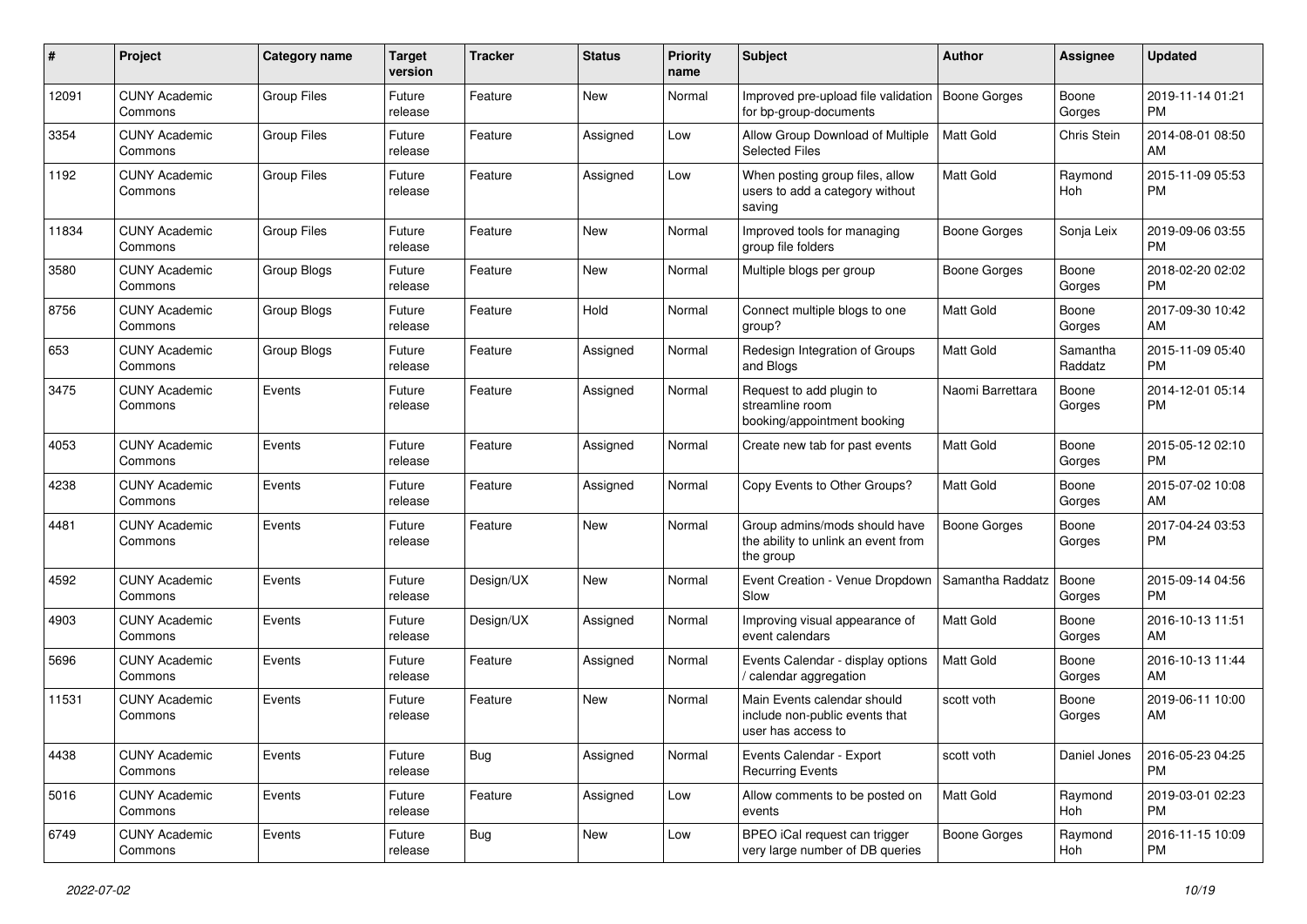| #     | <b>Project</b>                  | Category name              | Target<br>version | <b>Tracker</b> | <b>Status</b>        | Priority<br>name | <b>Subject</b>                                                                | <b>Author</b>       | Assignee        | <b>Updated</b>                |
|-------|---------------------------------|----------------------------|-------------------|----------------|----------------------|------------------|-------------------------------------------------------------------------------|---------------------|-----------------|-------------------------------|
| 5992  | <b>CUNY Academic</b><br>Commons | <b>Email Notifications</b> | Future<br>release | Feature        | New                  | Normal           | Changing the From line of<br>autogenerated blog emails                        | Marilyn Weber       |                 | 2018-09-27 05:19<br><b>PM</b> |
| 12042 | <b>CUNY Academic</b><br>Commons | <b>Email Notifications</b> | Future<br>release | Feature        | New                  | Normal           | Improved error logging for BPGES<br>send queue                                | Boone Gorges        | Boone<br>Gorges | 2021-11-19 12:25<br>PM.       |
| 15604 | <b>CUNY Academic</b><br>Commons | <b>Email Notifications</b> | Future<br>release | Feature        | Assigned             | Normal           | <b>Restructure Commons Group</b><br>Digest Email Messages                     | Matt Gold           | Boone<br>Gorges | 2022-05-26 10:45<br>AM        |
| 333   | <b>CUNY Academic</b><br>Commons | <b>Email Notifications</b> | Future<br>release | Feature        | Assigned             | Low              | Delay Forum Notification Email<br>Delivery Until After Editing Period<br>Ends | Matt Gold           | Raymond<br>Hoh  | 2015-11-09 06:01<br><b>PM</b> |
| 11971 | <b>CUNY Academic</b><br>Commons | <b>Email Notifications</b> | Future<br>release | Bug            | Reporter<br>Feedback | Low              | Pictures obscured in emailed post<br>notifications                            | Marilyn Weber       | Raymond<br>Hoh  | 2019-11-21 01:14<br><b>PM</b> |
| 1165  | <b>CUNY Academic</b><br>Commons | <b>Email Invitations</b>   | Future<br>release | Feature        | Assigned             | Low              | Allow saved lists of invitees under<br>Send Invites                           | Boone Gorges        | Boone<br>Gorges | 2015-11-09 06:03<br><b>PM</b> |
| 1166  | <b>CUNY Academic</b><br>Commons | <b>Email Invitations</b>   | Future<br>release | Feature        | <b>New</b>           | Low              | Better organizational tools for Sent<br><b>Invites</b>                        | <b>Boone Gorges</b> | Boone<br>Gorges | 2015-11-09 06:02<br><b>PM</b> |
| 1167  | <b>CUNY Academic</b><br>Commons | <b>Email Invitations</b>   | Future<br>release | Feature        | New                  | Low              | Allow email invitations to be resent                                          | Boone Gorges        | Boone<br>Gorges | 2015-11-12 12:53<br>AM        |
| 14496 | <b>CUNY Academic</b><br>Commons | Domain Mapping             | Future<br>release | Bug            | New                  | Normal           | Mapped domain SSO uses<br>third-party cookies                                 | Raymond Hoh         | Raymond<br>Hoh  | 2021-05-24 04:03<br><b>PM</b> |
| 4225  | <b>CUNY Academic</b><br>Commons | DiRT Integration           | Future<br>release | Design/UX      | <b>New</b>           | Normal           | Add information to DIRT page (in<br>Create a Group)                           | Samantha Raddatz    | Matt Gold       | 2015-06-26 03:14<br><b>PM</b> |
| 860   | <b>CUNY Academic</b><br>Commons | Design                     | Future<br>release | Design/UX      | Assigned             | Normal           | <b>Standardize Button Treatment</b><br>Across the Commons                     | Chris Stein         | Chris Stein     | 2014-05-01 09:45<br>AM        |
| 2754  | <b>CUNY Academic</b><br>Commons | Design                     | Future<br>release | Feature        | Assigned             | Normal           | Determine strategy for CAC logo<br>handling in top header                     | Micki Kaufman       | Chris Stein     | 2015-01-05 08:53<br><b>PM</b> |
| 10226 | <b>CUNY Academic</b><br>Commons | Courses                    | Future<br>release | Feature        | <b>New</b>           | Normal           | Add "My Courses" to drop down<br>list                                         | scott voth          | Boone<br>Gorges | 2021-11-19 12:42<br><b>PM</b> |
| 11789 | <b>CUNY Academic</b><br>Commons | Courses                    | Future<br>release | Feature        | New                  | Normal           | Ability to remove item from<br>Courses list                                   | Laurie Hurson       | Sonja Leix      | 2019-09-24 12:28<br><b>PM</b> |
| 13466 | <b>CUNY Academic</b><br>Commons | Cavalcade                  | Future<br>release | Feature        | <b>New</b>           | Normal           | Automated cleanup for duplicate<br>Cavalcade tasks                            | Boone Gorges        | Boone<br>Gorges | 2020-10-13 05:24<br><b>PM</b> |
| 519   | <b>CUNY Academic</b><br>Commons | <b>BuddyPress Docs</b>     | Future<br>release | Feature        | Assigned             | Low              | TOC for individual docs - for new<br>BP "wiki-like" plugin                    | scott voth          | Boone<br>Gorges | 2015-11-09 05:54<br><b>PM</b> |
| 618   | <b>CUNY Academic</b><br>Commons | <b>BuddyPress Docs</b>     | Future<br>release | Feature        | Assigned             | Normal           | BuddyPress Docs: export formats                                               | <b>Boone Gorges</b> | Boone<br>Gorges | 2015-11-09 05:38<br><b>PM</b> |
| 1417  | <b>CUNY Academic</b><br>Commons | <b>BuddyPress Docs</b>     | Future<br>release | Feature        | Assigned             | Low              | <b>Bulk actions for BuddyPress Docs</b>                                       | <b>Boone Gorges</b> | Boone<br>Gorges | 2016-10-17 10:41<br>PM.       |
| 1422  | <b>CUNY Academic</b><br>Commons | <b>BuddyPress Docs</b>     | Future<br>release | Feature        | Assigned             | Normal           | Make "created Doc" activity icons<br>non-mini                                 | <b>Boone Gorges</b> | Boone<br>Gorges | 2015-11-09 05:48<br><b>PM</b> |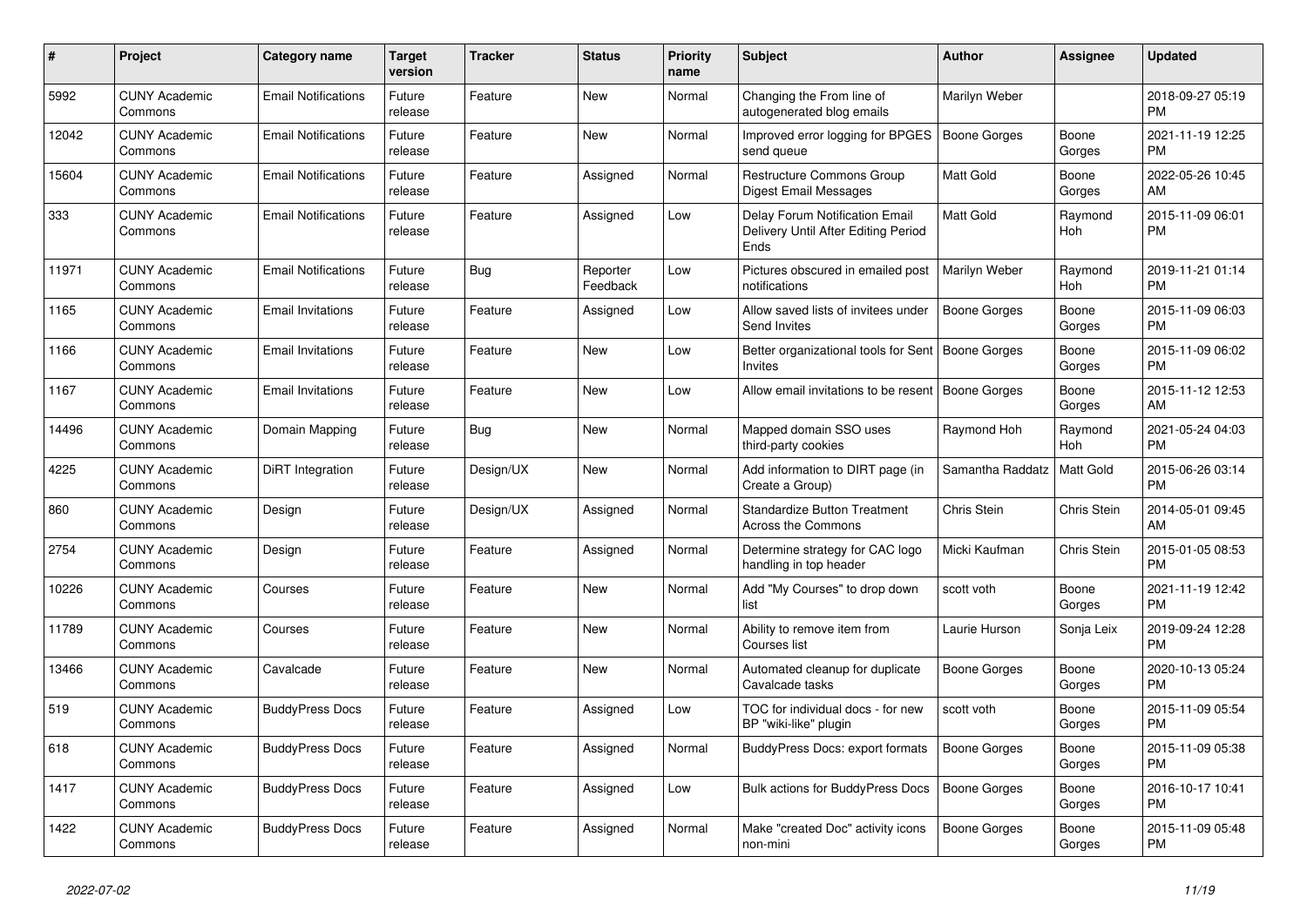| #     | Project                         | Category name             | <b>Target</b><br>version | Tracker   | <b>Status</b> | <b>Priority</b><br>name | <b>Subject</b>                                                       | <b>Author</b>       | Assignee            | <b>Updated</b>                |
|-------|---------------------------------|---------------------------|--------------------------|-----------|---------------|-------------------------|----------------------------------------------------------------------|---------------------|---------------------|-------------------------------|
| 1744  | <b>CUNY Academic</b><br>Commons | <b>BuddyPress Docs</b>    | Future<br>release        | Feature   | Assigned      | Normal                  | Spreadsheet-style Docs                                               | Boone Gorges        | Boone<br>Gorges     | 2015-11-09 06:13<br><b>PM</b> |
| 2523  | <b>CUNY Academic</b><br>Commons | <b>BuddyPress Docs</b>    | Future<br>release        | Feature   | Assigned      | Normal                  | Allow Users to Upload Images to<br><b>BP</b> Docs                    | <b>Matt Gold</b>    | Boone<br>Gorges     | 2015-11-09 06:14<br><b>PM</b> |
| 6389  | <b>CUNY Academic</b><br>Commons | <b>BuddyPress Docs</b>    | Future<br>release        | Feature   | New           | Low                     | Make Discussion Area Visible<br>When Editing a Doc                   | Luke Waltzer        | Boone<br>Gorges     | 2016-10-21 04:16<br><b>PM</b> |
| 4226  | <b>CUNY Academic</b><br>Commons | <b>BuddyPress Docs</b>    | Future<br>release        | Design/UX | New           | Normal                  | Add option to connect a Doc with<br>a Group                          | Samantha Raddatz    | Samantha<br>Raddatz | 2015-09-09 04:08<br><b>PM</b> |
| 58    | <b>CUNY Academic</b><br>Commons | BuddyPress (misc)         | Future<br>release        | Feature   | Assigned      | Low                     | Make member search sortable by<br>last name                          | Roberta Brody       | Boone<br>Gorges     | 2010-08-26 02:38<br><b>PM</b> |
| 377   | <b>CUNY Academic</b><br>Commons | BuddyPress (misc)         | Future<br>release        | Feature   | Assigned      | Normal                  | Like buttons                                                         | Matt Gold           | Boone<br>Gorges     | 2010-11-16 05:13<br><b>PM</b> |
| 435   | <b>CUNY Academic</b><br>Commons | BuddyPress (misc)         | Future<br>release        | Feature   | Assigned      | Normal                  | Include Avatar Images in Forum<br><b>Post Notification Emails</b>    | <b>Matt Gold</b>    | Boone<br>Gorges     | 2010-12-08 12:40<br><b>PM</b> |
| 500   | <b>CUNY Academic</b><br>Commons | BuddyPress (misc)         | Future<br>release        | Feature   | Assigned      | Normal                  | <b>Export Group Data</b>                                             | Matt Gold           | Boone<br>Gorges     | 2010-12-19 12:09<br><b>PM</b> |
| 554   | <b>CUNY Academic</b><br>Commons | BuddyPress (misc)         | Future<br>release        | Feature   | Assigned      | Normal                  | Add Trackback notifications to<br>site-wide activity feed            | Matt Gold           | Boone<br>Gorges     | 2015-11-09 06:19<br><b>PM</b> |
| 599   | <b>CUNY Academic</b><br>Commons | BuddyPress (misc)         | Future<br>release        | Feature   | Assigned      | Normal                  | Consider adding rating plugins for<br><b>BuddyPress/BBPress</b>      | <b>Matt Gold</b>    | Boone<br>Gorges     | 2011-08-22 06:50<br><b>PM</b> |
| 635   | <b>CUNY Academic</b><br>Commons | BuddyPress (misc)         | Future<br>release        | Feature   | Assigned      | Normal                  | Big Blue Button -<br>Videoconferencing in Groups and<br><b>Blogs</b> | Matt Gold           | Boone<br>Gorges     | 2011-03-14 03:24<br><b>PM</b> |
| 2325  | <b>CUNY Academic</b><br>Commons | BuddyPress (misc)         | Future<br>release        | Feature   | Assigned      | Low                     | Profile should have separate fields<br>for first/last names          | local admin         | Boone<br>Gorges     | 2015-11-09 06:09<br><b>PM</b> |
| 7624  | <b>CUNY Academic</b><br>Commons | BuddyPress (misc)         | Future<br>release        | Design/UX | <b>New</b>    | Normal                  | <b>BP</b> Notifications                                              | Luke Waltzer        | Paige Dupont        | 2017-02-08 10:43<br><b>PM</b> |
| 11243 | <b>CUNY Academic</b><br>Commons | BuddyPress (misc)         | Future<br>release        | Bug       | New           | Normal                  | Audit bp-custom.php                                                  | Raymond Hoh         | Raymond<br>Hoh      | 2022-04-26 11:59<br>AM        |
| 310   | <b>CUNY Academic</b><br>Commons | BuddyPress (misc)         | Future<br>release        | Feature   | Assigned      | Low                     | <b>Friend Request Email</b>                                          | <b>Matt Gold</b>    | Samantha<br>Raddatz | 2015-11-09 05:08<br><b>PM</b> |
| 1423  | <b>CUNY Academic</b><br>Commons | BuddyPress (misc)         | Future<br>release        | Feature   | Assigned      | Low                     | Show an avatar for pingback<br>comment activity items                | <b>Boone Gorges</b> | <b>Tahir Butt</b>   | 2016-10-24 12:03<br><b>PM</b> |
| 8835  | <b>CUNY Academic</b><br>Commons | <b>Blogs (BuddyPress)</b> | Future<br>release        | Feature   | New           | Normal                  | Extend cuny is shortlinks to sites                                   | Luke Waltzer        | Boone<br>Gorges     | 2022-04-26 11:59<br>AM        |
| 8836  | <b>CUNY Academic</b><br>Commons | <b>Blogs (BuddyPress)</b> | Future<br>release        | Feature   | Assigned      | Normal                  | Redesign site launch process                                         | Matt Gold           | Boone<br>Gorges     | 2019-10-03 02:49<br><b>PM</b> |
| 6078  | <b>CUNY Academic</b><br>Commons | <b>Blogs (BuddyPress)</b> | Future<br>release        | Feature   | <b>New</b>    | Normal                  | <b>Explore Adding Network Blog</b><br>Metadata Plugin                | Luke Waltzer        | Luke Waltzer        | 2016-10-11 10:29<br><b>PM</b> |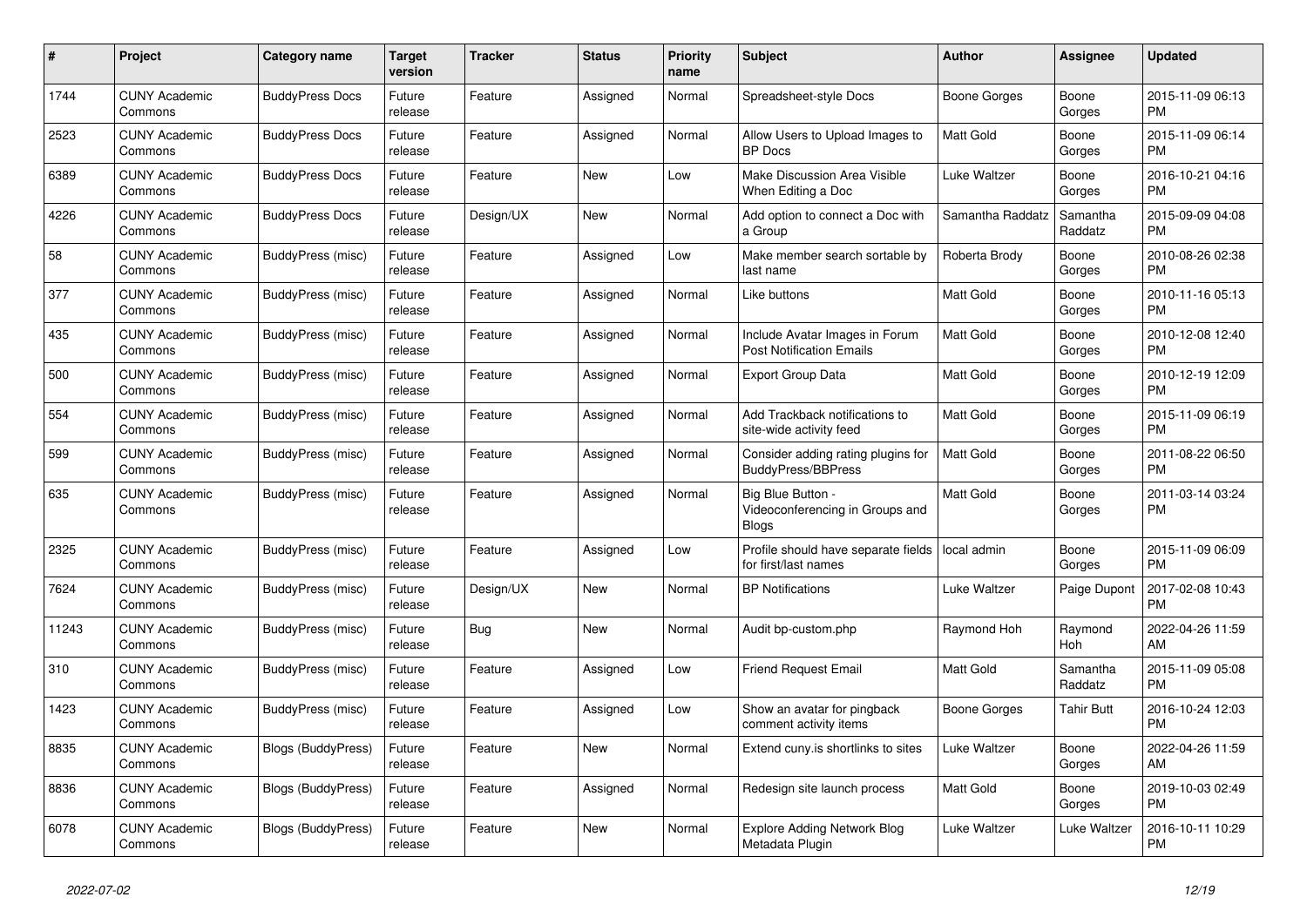| #     | Project                         | <b>Category name</b>     | <b>Target</b><br>version | <b>Tracker</b> | <b>Status</b>        | Priority<br>name | <b>Subject</b>                                                                                | <b>Author</b>      | <b>Assignee</b>     | <b>Updated</b>                |
|-------|---------------------------------|--------------------------|--------------------------|----------------|----------------------|------------------|-----------------------------------------------------------------------------------------------|--------------------|---------------------|-------------------------------|
| 5691  | <b>CUNY Academic</b><br>Commons | Blogs (BuddyPress)       | Future<br>release        | Bug            | Assigned             | High             | Differing numbers on Sites display                                                            | <b>Matt Gold</b>   | Raymond<br>Hoh      | 2016-06-13 01:37<br>PM.       |
| 9720  | <b>CUNY Academic</b><br>Commons | Authentication           | Future<br>release        | Feature        | New                  | Normal           | The Commons should be an<br>oAuth provider                                                    | Boone Gorges       |                     | 2019-03-01 02:04<br><b>PM</b> |
| 4635  | <b>CUNY Academic</b><br>Commons | Authentication           | Future<br>release        | Feature        | New                  | Normal           | Allow non-WP authentication                                                                   | Boone Gorges       | Sonja Leix          | 2019-03-01 02:05<br><b>PM</b> |
| 7022  | <b>CUNY Academic</b><br>Commons | Announcements            | Future<br>release        | Bug            | New                  | Normal           | Sitewide announcements should<br>be displayed on, and dismissable<br>from, mapped domains     | Boone Gorges       | Boone<br>Gorges     | 2018-03-22 10:18<br>AM        |
| 1460  | <b>CUNY Academic</b><br>Commons | Analytics                | Future<br>release        | Feature        | Assigned             | Normal           | Update System Report                                                                          | <b>Brian Foote</b> | Boone<br>Gorges     | 2015-11-09 06:13<br>PM.       |
| 5581  | <b>CUNY Academic</b><br>Commons | Analytics                | Future<br>release        | Feature        | Assigned             | Normal           | <b>Explore alternatives to Google</b><br>Analytics                                            | <b>Matt Gold</b>   | Valerie<br>Townsend | 2020-04-17 03:12<br><b>PM</b> |
| 8900  | <b>CUNY Academic</b><br>Commons | Accessibility            | Future<br>release        | Feature        | Assigned             | Normal           | Look into tools to enforce<br>accessibility in WP environment                                 | Matt Gold          | Boone<br>Gorges     | 2022-04-26 11:59<br>AM.       |
| 8901  | <b>CUNY Academic</b><br>Commons | Accessibility            | Future<br>release        | Feature        | Assigned             | Normal           | Theme analysis for accessibility                                                              | Matt Gold          | Boone<br>Gorges     | 2022-04-26 11:59<br>AM.       |
| 11131 | <b>CUNY Academic</b><br>Commons |                          | Future<br>release        | Feature        | Reporter<br>Feedback | Normal           | <b>Image Annotation Plugins</b>                                                               | Laurie Hurson      |                     | 2019-02-26 11:33<br>AM.       |
| 11392 | <b>CUNY Academic</b><br>Commons |                          | Future<br>release        | <b>Bug</b>     | New                  | Normal           | Migrate users away from<br><b>StatPress</b>                                                   | Boone Gorges       |                     | 2019-04-23 03:53<br><b>PM</b> |
| 9207  | <b>CUNY Academic</b><br>Commons |                          | Future<br>release        | Support        | Reporter<br>Feedback | Normal           | display dashboards made in<br>Tableau?                                                        | Marilyn Weber      | Boone<br>Gorges     | 2018-04-10 10:42<br>AM        |
| 10368 | <b>CUNY Academic</b><br>Commons |                          | Future<br>release        | Feature        | Assigned             | Normal           | Use ORCID data to populate<br>academic profile page                                           | Stephen Francoeur  | Boone<br>Gorges     | 2018-09-25 01:53<br>PM.       |
| 16092 | <b>CUNY Academic</b><br>Commons |                          | Future<br>release        | Feature        | Hold                 | Normal           | Don't show main site in Site<br>search results                                                | Boone Gorges       | Boone<br>Gorges     | 2022-05-17 03:12<br><b>PM</b> |
| 4986  | <b>CUNY Academic</b><br>Commons | ZenDesk                  | Not tracked              | Support        | Assigned             | Normal           | Prepare documentation for<br>Zendesk re web widget                                            | Matt Gold          | Samantha<br>Raddatz | 2016-02-25 03:09<br><b>PM</b> |
| 10769 | <b>CUNY Academic</b><br>Commons | <b>WordPress Themes</b>  | Not tracked              | Bug            | Reporter<br>Feedback | Normal           | 2011 Theme Sidebar                                                                            | Mark Webb          |                     | 2018-12-04 04:09<br><b>PM</b> |
| 12360 | <b>CUNY Academic</b><br>Commons | <b>WordPress Themes</b>  | Not tracked              | Bug            | Reporter<br>Feedback | Normal           | site just says "DANTE We are<br>currently in maintenance mode,<br>please check back shortly." | Marilyn Weber      |                     | 2020-02-04 12:13<br><b>PM</b> |
| 14911 | <b>CUNY Academic</b><br>Commons | <b>WordPress Themes</b>  | Not tracked              | Support        | New                  | Normal           | Twentytwentyone theme                                                                         | Marilyn Weber      |                     | 2021-10-28 10:37<br>AM        |
| 11120 | <b>CUNY Academic</b><br>Commons | <b>WordPress Plugins</b> | Not tracked              | Bug            | Reporter<br>Feedback | Normal           | Events Manager Events Not<br>Showing Up                                                       | Mark Webb          |                     | 2019-02-27 04:10<br><b>PM</b> |
| 11415 | <b>CUNY Academic</b><br>Commons | <b>WordPress Plugins</b> | Not tracked              | Bug            | Reporter<br>Feedback | Normal           | Blog Subscriptions in Jetpack                                                                 | Laurie Hurson      |                     | 2019-05-14 10:34<br>AM        |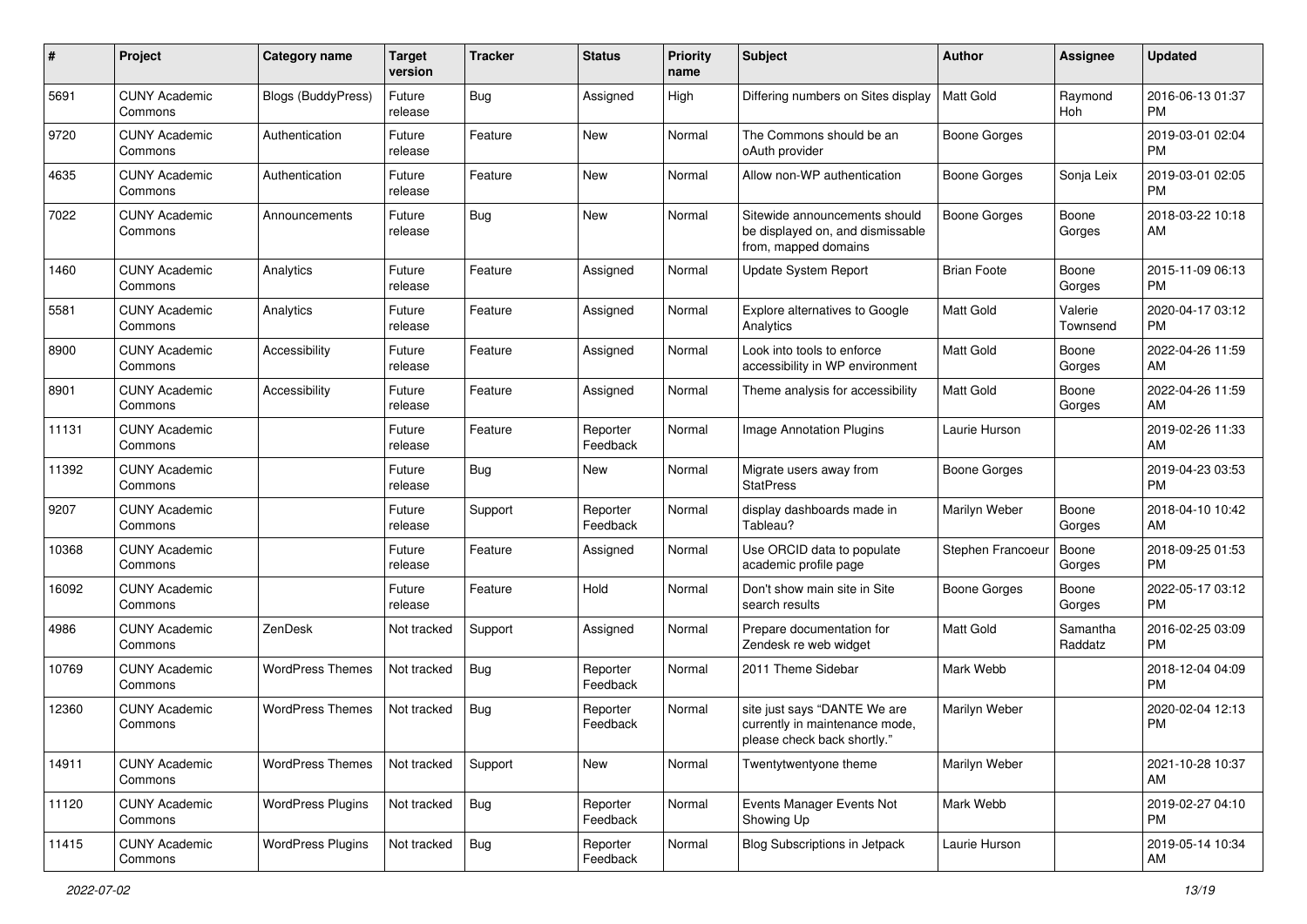| #     | Project                         | <b>Category name</b>     | <b>Target</b><br>version | <b>Tracker</b> | <b>Status</b>        | Priority<br>name | <b>Subject</b>                                                                            | <b>Author</b>    | <b>Assignee</b>    | <b>Updated</b>                |
|-------|---------------------------------|--------------------------|--------------------------|----------------|----------------------|------------------|-------------------------------------------------------------------------------------------|------------------|--------------------|-------------------------------|
| 9515  | <b>CUNY Academic</b><br>Commons | <b>WordPress Plugins</b> | Not tracked              | <b>Bug</b>     | Reporter<br>Feedback | Normal           | Text to Speech plugin - "More<br>Slowly" checkbox not working                             | scott voth       | Boone<br>Gorges    | 2018-06-13 02:26<br><b>PM</b> |
| 11545 | <b>CUNY Academic</b><br>Commons | <b>WordPress Plugins</b> | Not tracked              | Support        | New                  | Normal           | <b>Twitter searches in WordPress</b>                                                      | Gina Cherry      | Matt Gold          | 2019-09-23 01:03<br><b>PM</b> |
| 12741 | <b>CUNY Academic</b><br>Commons | <b>WordPress Plugins</b> | Not tracked              | Support        | Reporter<br>Feedback | Normal           | <b>Tableau Public Viz Block</b>                                                           | Marilyn Weber    | Raymond<br>Hoh     | 2020-05-12 11:00<br>AM        |
| 14074 | <b>CUNY Academic</b><br>Commons | WordPress (misc)         | Not tracked              | Support        | Reporter<br>Feedback | Normal           | page password protection problem                                                          | Marilyn Weber    |                    | 2021-03-02 11:03<br>AM        |
| 10040 | <b>CUNY Academic</b><br>Commons | WordPress (misc)         | Not tracked              | Bug            | Reporter<br>Feedback | Normal           | User doesn't see full list of themes                                                      | <b>Matt Gold</b> | Boone<br>Gorges    | 2018-07-25 10:12<br>AM        |
| 2175  | <b>CUNY Academic</b><br>Commons | WordPress (misc)         | Not tracked              | Support        | Assigned             | Normal           | Subscibe 2 vs. Jetpack<br>subscription options                                            | local admin      | Matt Gold          | 2016-01-26 04:58<br><b>PM</b> |
| 3657  | <b>CUNY Academic</b><br>Commons | WordPress (misc)         | Not tracked              | Feature        | <b>New</b>           | Normal           | Create alert for GC email<br>addresses                                                    | <b>Matt Gold</b> | Matt Gold          | 2016-04-14 11:29<br><b>PM</b> |
| 9346  | <b>CUNY Academic</b><br>Commons | WordPress (misc)         | Not tracked              | Bug            | New                  | Normal           | Clone cetls.bmcc.cuny.edu for<br>development                                              | Owen Roberts     | Raymond<br>Hoh     | 2018-03-06 05:35<br><b>PM</b> |
| 11624 | <b>CUNY Academic</b><br>Commons | WordPress (misc)         | Not tracked              | Support        | <b>New</b>           | Normal           | Change pages into posts or swap<br>database for a Commons site?                           | Stephen Klein    | Raymond<br>Hoh     | 2019-07-09 11:04<br>AM        |
| 14983 | <b>CUNY Academic</b><br>Commons | WordPress (misc)         | Not tracked              | Support        | Reporter<br>Feedback | Normal           | "Read More" tag not working                                                               | Rebecca Krisel   | Raymond<br>Hoh     | 2021-11-23 01:17<br><b>PM</b> |
| 636   | <b>CUNY Academic</b><br>Commons | WordPress (misc)         | Not tracked              | Support        | Assigned             | Normal           | Create Lynda.com-like Table of<br>Contents for Prospective Tutorial<br><b>Screencasts</b> | Matt Gold        | scott voth         | 2016-02-23 03:12<br><b>PM</b> |
| 11386 | <b>CUNY Academic</b><br>Commons | WordPress - Media        | Not tracked              | Support        | Reporter<br>Feedback | Normal           | disappearing images                                                                       | scott voth       | Boone<br>Gorges    | 2019-05-14 10:32<br>AM        |
| 11449 | <b>CUNY Academic</b><br>Commons | WordPress - Media        | Not tracked              | Support        | Reporter<br>Feedback | Normal           | Cloning Media Library for JITP<br>from Staging to Production Site                         | Patrick DeDauw   | Boone<br>Gorges    | 2019-05-13 12:00<br><b>PM</b> |
| 14483 | <b>CUNY Academic</b><br>Commons | WordPress - Media        | Not tracked              | <b>Bug</b>     | Reporter<br>Feedback | Normal           | <b>Wordpress PDF Embed Stopped</b><br>Working after JITP Media Clone                      | Patrick DeDauw   | Boone<br>Gorges    | 2021-05-20 01:51<br><b>PM</b> |
| 9941  | <b>CUNY Academic</b><br>Commons | Wiki                     | Not tracked              | Support        | Assigned             | Normal           | Wiki functionality                                                                        | <b>Matt Gold</b> | Boone<br>Gorges    | 2018-06-26 10:57<br>AM        |
| 6298  | <b>CUNY Academic</b><br>Commons | User Experience          | Not tracked              | Design/UX      | Assigned             | Normal           | Examine data from survey                                                                  | <b>Matt Gold</b> | Margaret<br>Galvan | 2016-10-14 12:16<br><b>PM</b> |
| 8666  | <b>CUNY Academic</b><br>Commons | Teaching                 | Not tracked              | Documentation  | Assigned             | Normal           | Create Teaching on the Commons<br>Resource Page                                           | Matt Gold        | Laurie Hurson      | 2019-09-23 03:16<br><b>PM</b> |
| 13975 | <b>CUNY Academic</b><br>Commons | Social Paper             | Not tracked              | Support        | Reporter<br>Feedback | Normal           | can't approve comments on Social<br>Paper paper                                           | Marilyn Weber    |                    | 2021-02-12 09:33<br>AM        |
| 8898  | <b>CUNY Academic</b><br>Commons | Social Paper             | Not tracked              | Feature        | Assigned             | Normal           | Usage data on docs and social<br>paper                                                    | <b>Matt Gold</b> | Matt Gold          | 2017-11-16 11:32<br>AM        |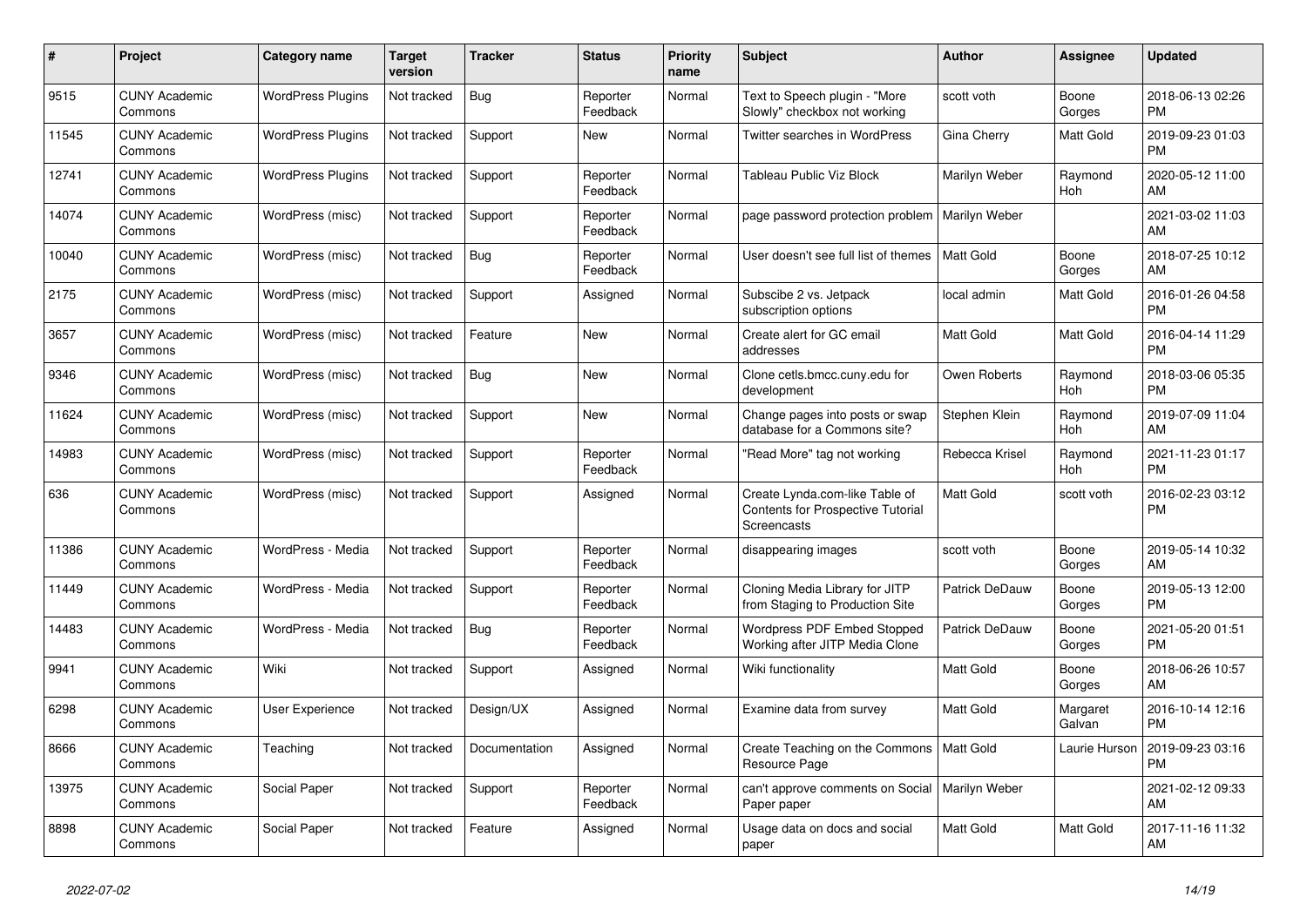| $\pmb{\#}$ | <b>Project</b>                  | <b>Category name</b>                  | <b>Target</b><br>version | <b>Tracker</b> | <b>Status</b>        | Priority<br>name | <b>Subject</b>                                                              | <b>Author</b>           | Assignee           | <b>Updated</b>                |
|------------|---------------------------------|---------------------------------------|--------------------------|----------------|----------------------|------------------|-----------------------------------------------------------------------------|-------------------------|--------------------|-------------------------------|
| 9729       | <b>CUNY Academic</b><br>Commons | <b>SEO</b>                            | Not tracked              | Support        | <b>New</b>           | Normal           | 503 Errors showing on<br>newlaborforum.cuny.edu                             | Diane Krauthamer        | Raymond<br>Hoh     | 2018-05-22 04:48<br><b>PM</b> |
| 3369       | <b>CUNY Academic</b><br>Commons | Reply By Email                        | Not tracked              | Outreach       | Hold                 | Normal           | Release reply by email to WP<br>plugin directory                            | Matt Gold               | Raymond<br>Hoh     | 2016-03-01 12:46<br><b>PM</b> |
| 6671       | <b>CUNY Academic</b><br>Commons | Reply By Email                        | Not tracked              | Bug            | Assigned             | Normal           | "Post too often" RBE error<br>message                                       | <b>Matt Gold</b>        | Raymond<br>Hoh     | 2016-11-11 09:55<br>AM        |
| 8976       | <b>CUNY Academic</b><br>Commons | Reply By Email                        | Not tracked              | Feature        | Assigned             | Normal           | Package RBE new topics posting?                                             | Matt Gold               | Raymond<br>Hoh     | 2017-12-04 02:34<br><b>PM</b> |
| 8991       | <b>CUNY Academic</b><br>Commons | Reply By Email                        | Not tracked              | Bug            | Hold                 | Normal           | RBE duplicate email message<br>issue                                        | Matt Gold               | Raymond<br>Hoh     | 2018-02-18 08:53<br><b>PM</b> |
| 13430      | <b>CUNY Academic</b><br>Commons | Reply By Email                        | Not tracked              | Bug            | New                  | Normal           | Delay in RBE                                                                | Luke Waltzer            | Raymond<br>Hoh     | 2020-10-13 11:16<br>AM        |
| 10273      | <b>CUNY Academic</b><br>Commons | Registration                          | Not tracked              | Support        | Reporter<br>Feedback | Normal           | users combining CF and campus<br>address                                    | Marilyn Weber           |                    | 2019-09-18 10:58<br>AM        |
| 3615       | <b>CUNY Academic</b><br>Commons | Redmine                               | Not tracked              | Feature        | <b>New</b>           | Low              | Create Redmine issues via email                                             | Dominic Giglio          | Boone<br>Gorges    | 2017-11-16 11:36<br>AM        |
| 6115       | <b>CUNY Academic</b><br>Commons | Publicity                             | Not tracked              | Feature        | Assigned             | Normal           | create digital signage for GC                                               | Matt Gold               | scott voth         | 2016-10-11 10:09<br><b>PM</b> |
| 12247      | <b>CUNY Academic</b><br>Commons | Publicity                             | Not tracked              | Support        | <b>New</b>           | Normal           | <b>Screenshot of First Commons</b><br>Homepage                              | scott voth              | scott voth         | 2020-01-14 12:08<br><b>PM</b> |
| 9643       | <b>CUNY Academic</b><br>Commons | Publicity                             | Not tracked              | Feature        | <b>New</b>           | Normal           | Create a page on the Commons<br>for logos etc.                              | Stephen Real            | Stephen Real       | 2018-04-24 10:53<br>AM        |
| 10794      | <b>CUNY Academic</b><br>Commons | Performance                           | Not tracked              | Bug            | New                  | Normal           | Memcached connection<br>occasionally breaks                                 | Boone Gorges            | Boone<br>Gorges    | 2018-12-06 03:30<br><b>PM</b> |
| 15242      | <b>CUNY Academic</b><br>Commons | Performance                           | Not tracked              | <b>Bug</b>     | Reporter<br>Feedback | Normal           | Slugist site                                                                | Raffi<br>Khatchadourian | Boone<br>Gorges    | 2022-02-07 11:14<br>AM        |
| 8440       | <b>CUNY Academic</b><br>Commons | Onboarding                            | Not tracked              | Bug            | <b>New</b>           | Normal           | Create Test Email Accounts for<br><b>Onboarding Project</b>                 | Stephen Real            | Stephen Real       | 2017-08-01 09:49<br><b>PM</b> |
| 3565       | <b>CUNY Academic</b><br>Commons | My Commons                            | Not tracked              | Documentation  | <b>New</b>           | Normal           | Load Newest inconsistencies                                                 | Chris Stein             | scott voth         | 2015-11-09 01:16<br><b>PM</b> |
| 12382      | <b>CUNY Academic</b><br>Commons | Membership                            | Not tracked              | Support        | New                  | Normal           | Email request change                                                        | Marilyn Weber           | Marilyn<br>Weber   | 2020-02-06 12:56<br><b>PM</b> |
| 3230       | <b>CUNY Academic</b><br>Commons | <b>Internal Tools and</b><br>Workflow | Not tracked              | Feature        | Assigned             | High             | Scripts for quicker<br>provisioning/updating of<br>development environments | Boone Gorges            | Boone<br>Gorges    | 2016-01-26 04:54<br><b>PM</b> |
| 6995       | <b>CUNY Academic</b><br>Commons | Home Page                             | Not tracked              | <b>Bug</b>     | Assigned             | Normal           | member filter on homepage not<br>working                                    | Matt Gold               | Raymond<br>Hoh     | 2016-12-11 09:46<br><b>PM</b> |
| 12392      | <b>CUNY Academic</b><br>Commons | Help/Codex                            | Not tracked              | Documentation  | <b>New</b>           | Normal           | <b>Updates to Common Commons</b><br>Questions on Help Page                  | scott voth              | Margaret<br>Galvan | 2020-02-11 10:53<br>AM        |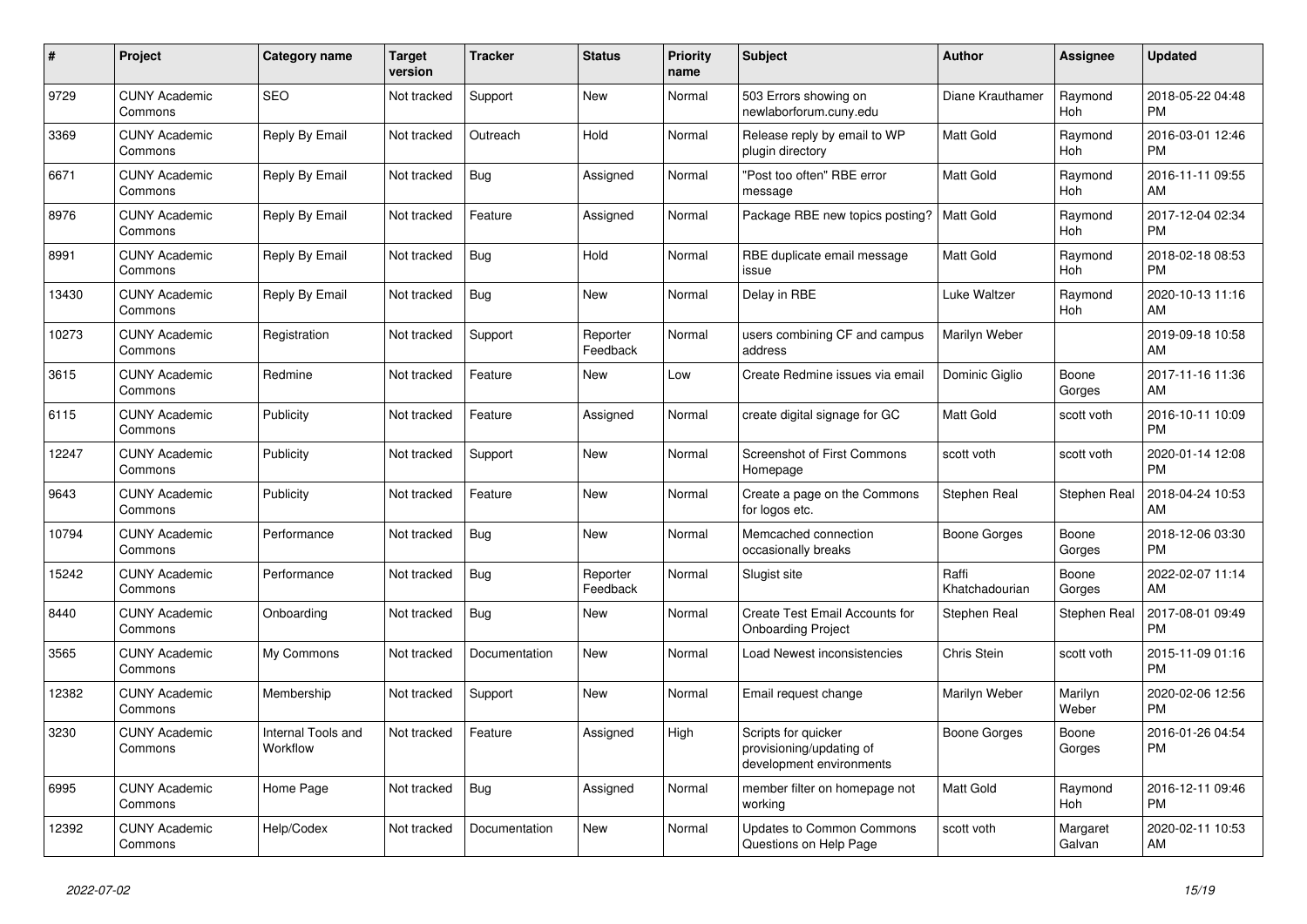| $\#$  | Project                         | <b>Category name</b>       | Target<br>version | <b>Tracker</b> | <b>Status</b>        | Priority<br>name | <b>Subject</b>                                                      | <b>Author</b>           | <b>Assignee</b>      | <b>Updated</b>                |
|-------|---------------------------------|----------------------------|-------------------|----------------|----------------------|------------------|---------------------------------------------------------------------|-------------------------|----------------------|-------------------------------|
| 11883 | <b>CUNY Academic</b><br>Commons | Help/Codex                 | Not tracked       | Support        | <b>New</b>           | Normal           | Need Embedding Help Page<br>Update (Tableau)                        | Anthony Wheeler         | scott voth           | 2019-09-24 08:49<br>AM        |
| 9015  | <b>CUNY Academic</b><br>Commons | Groups (misc)              | Not tracked       | Outreach       | Assigned             | Normal           | Email group admins the email<br>addresses of their groups           | <b>Matt Gold</b>        | Matt Gold            | 2018-01-02 09:54<br>AM        |
| 7928  | <b>CUNY Academic</b><br>Commons | Group Forums               | Not tracked       | <b>Bug</b>     | <b>New</b>           | Normal           | Duplicate Forum post                                                | Luke Waltzer            | Raymond<br>Hoh       | 2017-04-11 09:27<br><b>PM</b> |
| 13328 | <b>CUNY Academic</b><br>Commons | Group Forums               | Not tracked       | <b>Bug</b>     | Reporter<br>Feedback | Normal           | cross-posting in two related<br>groups                              | Marilyn Weber           | Raymond<br>Hoh       | 2020-09-15 10:39<br><b>PM</b> |
| 5317  | <b>CUNY Academic</b><br>Commons | Group Blogs                | Not tracked       | Bug            | Reporter<br>Feedback | Normal           | Notifications of New Post Didn't<br>Come                            | Luke Waltzer            | Samantha<br>Raddatz  | 2016-03-21 10:41<br><b>PM</b> |
| 11077 | <b>CUNY Academic</b><br>Commons | Events                     | Not tracked       | Feature        | Reporter<br>Feedback | Normal           | Show event category description<br>in event list view               | Raffi<br>Khatchadourian |                      | 2019-02-12 10:38<br><b>PM</b> |
| 9979  | <b>CUNY Academic</b><br>Commons | <b>Email Notifications</b> | Not tracked       | Bug            | Reporter<br>Feedback | Normal           | Reports of slow email activation<br>emails                          | Matt Gold               | Boone<br>Gorges      | 2018-08-29 09:40<br><b>PM</b> |
| 10982 | <b>CUNY Academic</b><br>Commons | Domain Mapping             | Not tracked       | Support        | Reporter<br>Feedback | Normal           | <b>CNAME</b> question                                               | scott voth              |                      | 2019-01-22 04:29<br><b>PM</b> |
| 11493 | <b>CUNY Academic</b><br>Commons | Domain Mapping             | Not tracked       | Support        | Reporter<br>Feedback | Normal           | Domain Mapping Request - Talia<br>Schaffer                          | scott voth              | Matt Gold            | 2019-08-06 08:39<br>AM        |
| 3524  | <b>CUNY Academic</b><br>Commons | Documentation              | Not tracked       | Documentation  | Assigned             | Normal           | Post describing all you can do<br>when starting up a new blog/group | <b>Matt Gold</b>        | scott voth           | 2014-10-04 12:56<br><b>PM</b> |
| 8902  | <b>CUNY Academic</b><br>Commons | Design                     | Not tracked       | Feature        | Assigned             | Normal           | Report back on research on<br><b>BuddyPress themes</b>              | Matt Gold               | <b>Michael Smith</b> | 2017-11-10 12:31<br><b>PM</b> |
| 9420  | <b>CUNY Academic</b><br>Commons | cuny.is                    | Not tracked       | Feature        | <b>New</b>           | Normal           | Request for http://cuny.is/streams                                  | Raffi<br>Khatchadourian | Marilyn<br>Weber     | 2018-04-02 10:08<br>AM        |
| 11556 | <b>CUNY Academic</b><br>Commons | Courses                    | Not tracked       | Bug            | Reporter<br>Feedback | Normal           | Instructor name given in course<br>listing                          | Tom Harbison            |                      | 2019-06-25 04:12<br><b>PM</b> |
| 12438 | <b>CUNY Academic</b><br>Commons | Courses                    | Not tracked       | <b>Bug</b>     | New                  | Normal           | Site appearing twice                                                | Laurie Hurson           | Boone<br>Gorges      | 2020-02-18 01:34<br><b>PM</b> |
| 9060  | <b>CUNY Academic</b><br>Commons | Commons In A Box           | Not tracked       | <b>Bug</b>     | Hold                 | Normal           | Problems with CBox image library<br>/ upload                        | Lisa Rhody              | Raymond<br>Hoh       | 2018-01-10 03:26<br><b>PM</b> |
| 4027  | <b>CUNY Academic</b><br>Commons | Commons In A Box           | Not tracked       | Design/UX      | Assigned             | Normal           | Usability review of CBOX update<br>procedures                       | <b>Matt Gold</b>        | Samantha<br>Raddatz  | 2015-05-11 06:36<br><b>PM</b> |
| 14994 | <b>CUNY Academic</b><br>Commons | cdev.gc.cuny.edu           | Not tracked       | Support        | In Progress          | Normal           | Clear Cache on CDEV                                                 | scott voth              | Raymond<br>Hoh       | 2021-12-07 03:51<br><b>PM</b> |
| 12350 | <b>CUNY Academic</b><br>Commons | <b>Blogs (BuddyPress)</b>  | Not tracked       | Support        | Reporter<br>Feedback | Normal           | URL creation problem                                                | Marilyn Weber           |                      | 2020-02-03 11:27<br>AM        |
| 15210 | CUNY Academic<br>Commons        | Analytics                  | Not tracked       | Design/UX      | <b>New</b>           | Normal           | Google Analytics improvements                                       | Colin McDonald          | Boone<br>Gorges      | 2022-05-24 10:47<br>AM        |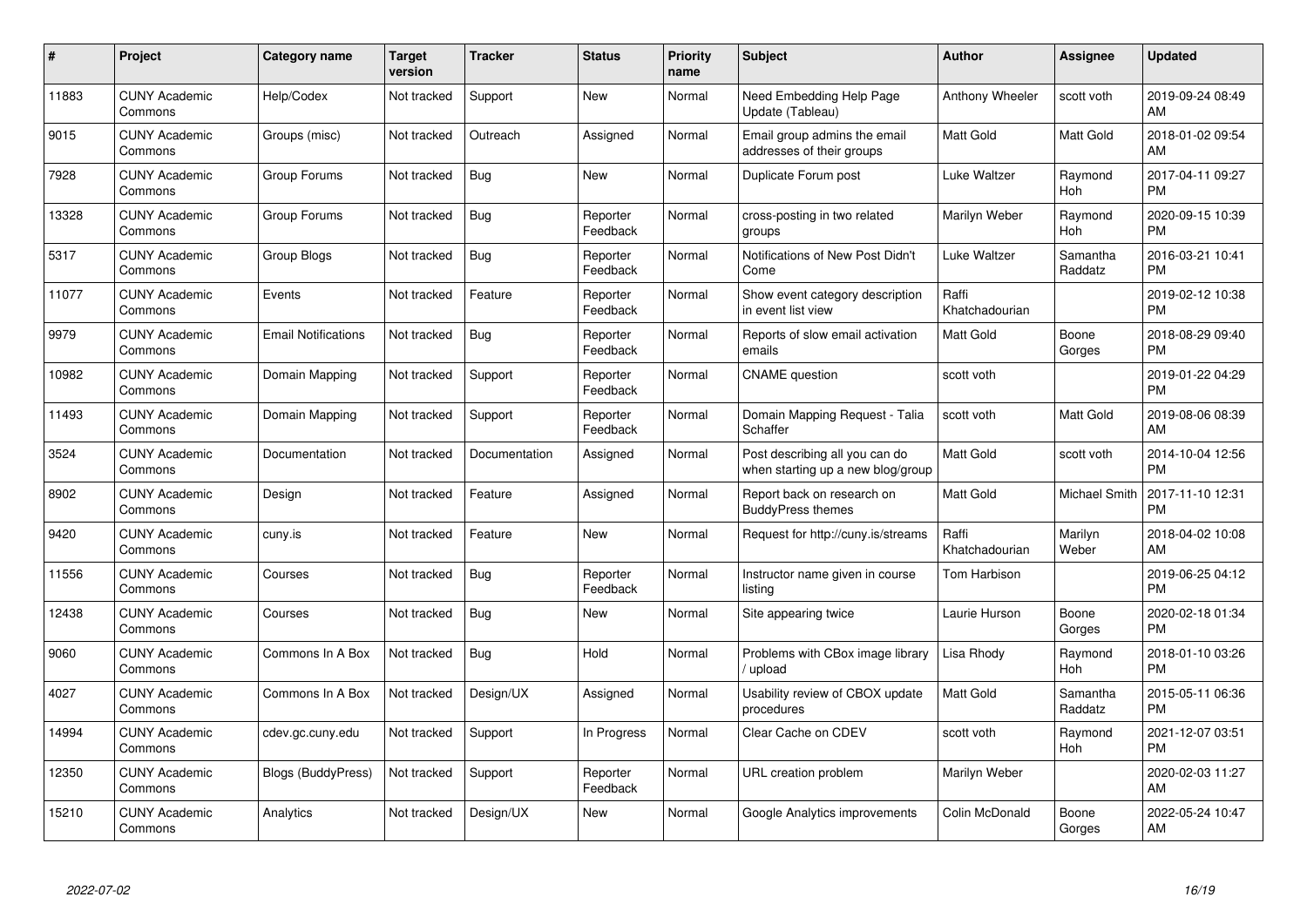| #     | Project                         | <b>Category name</b> | <b>Target</b><br>version | <b>Tracker</b> | <b>Status</b>        | <b>Priority</b><br>name | <b>Subject</b>                                                   | <b>Author</b>    | <b>Assignee</b>     | <b>Updated</b>                |
|-------|---------------------------------|----------------------|--------------------------|----------------|----------------------|-------------------------|------------------------------------------------------------------|------------------|---------------------|-------------------------------|
| 4972  | <b>CUNY Academic</b><br>Commons | Analytics            | Not tracked              | <b>Bug</b>     | <b>New</b>           | Normal                  | <b>Newsletter Analytics</b>                                      | Stephen Real     | Matt Gold           | 2015-12-09 12:54<br><b>PM</b> |
| 4070  | <b>CUNY Academic</b><br>Commons | Analytics            | Not tracked              | Support        | Assigned             | Normal                  | Request for JITP site analytics                                  | <b>Matt Gold</b> | Seth Persons        | 2016-02-23 03:09<br><b>PM</b> |
| 5679  | <b>CUNY Academic</b><br>Commons | Analytics            | Not tracked              | Feature        | <b>New</b>           | Normal                  | Logged In Users for GA                                           | Valerie Townsend | Valerie<br>Townsend | 2016-06-11 09:49<br>AM        |
| 2666  | <b>CUNY Academic</b><br>Commons | About page           | Not tracked              | Documentation  | Assigned             | Normal                  | <b>Update About Text</b>                                         | Chris Stein      | Luke Waltzer        | 2016-03-04 11:19<br>AM        |
| 10839 | <b>CUNY Academic</b><br>Commons | About page           | Not tracked              | Support        | <b>New</b>           | Normal                  | <b>Mission Statement Needs</b><br>Revision                       | scott voth       | Matt Gold           | 2018-12-26 10:58<br>AM        |
| 10657 | <b>CUNY Academic</b><br>Commons |                      | Not tracked              | Support        | Reporter<br>Feedback | Normal                  | child theme problems                                             | Marilyn Weber    |                     | 2018-11-08 01:19<br><b>PM</b> |
| 11509 | <b>CUNY Academic</b><br>Commons |                      | Not tracked              | Support        | Reporter<br>Feedback | Normal                  | deleted Page causing a Menu<br>problem?                          | Marilyn Weber    |                     | 2019-06-04 09:54<br>AM        |
| 11519 | <b>CUNY Academic</b><br>Commons |                      | Not tracked              | Support        | Assigned             | Normal                  | comment option not appearing                                     | Marilyn Weber    |                     | 2019-09-24 10:28<br>AM        |
| 11771 | <b>CUNY Academic</b><br>Commons |                      | Not tracked              | Support        | Reporter<br>Feedback | Normal                  | post displays in sections                                        | Marilyn Weber    |                     | 2019-08-20 10:34<br>AM        |
| 11787 | <b>CUNY Academic</b><br>Commons |                      | Not tracked              | Support        | Reporter<br>Feedback | Normal                  | automated comments notifications<br>on ZenDesk                   | Marilyn Weber    |                     | 2019-08-26 06:18<br><b>PM</b> |
| 11848 | <b>CUNY Academic</b><br>Commons |                      | Not tracked              | Support        | Hold                 | Normal                  | a Dean of Faculty wants to share<br>a large file                 | Marilyn Weber    |                     | 2019-09-24 08:44<br>AM        |
| 12198 | <b>CUNY Academic</b><br>Commons |                      | Not tracked              | Bug            | Reporter<br>Feedback | Normal                  | Duplicate listing in My Sites                                    | Tom Harbison     |                     | 2019-12-09 05:50<br><b>PM</b> |
| 12328 | <b>CUNY Academic</b><br>Commons |                      | Not tracked              | Support        | New                  | Normal                  | Sign up Code for Non-CUNY<br>Faculty                             | Laurie Hurson    |                     | 2020-01-28 10:25<br>AM        |
| 12352 | <b>CUNY Academic</b><br>Commons |                      | Not tracked              | Support        | New                  | Normal                  | "posts list" page builder block<br>option                        | Marilyn Weber    |                     | 2020-02-03 01:29<br><b>PM</b> |
| 12436 | <b>CUNY Academic</b><br>Commons |                      | Not tracked              | Bug            | Assigned             | Normal                  | Nightly system downtime                                          | Boone Gorges     |                     | 2020-08-01 09:30<br>AM        |
| 13034 | <b>CUNY Academic</b><br>Commons |                      | Not tracked              | Support        | Reporter<br>Feedback | Normal                  | a site is asking people to join the<br>Commons to get a download | Marilyn Weber    |                     | 2020-07-12 07:23<br>AM        |
| 13255 | <b>CUNY Academic</b><br>Commons |                      | Not tracked              | Support        | Reporter<br>Feedback | Normal                  | Accessibility problems                                           | Marilyn Weber    |                     | 2020-09-01 05:48<br><b>PM</b> |
| 13912 | <b>CUNY Academic</b><br>Commons |                      | Not tracked              | Feature        | Hold                 | Low                     | posting "missed schedule"                                        | Marilyn Weber    |                     | 2021-02-23 10:46<br>AM        |
| 14398 | <b>CUNY Academic</b><br>Commons |                      | Not tracked              | Support        | Reporter<br>Feedback | Normal                  | Events plug-in notification problem                              | Marilyn Weber    |                     | 2021-05-11 11:21<br>AM        |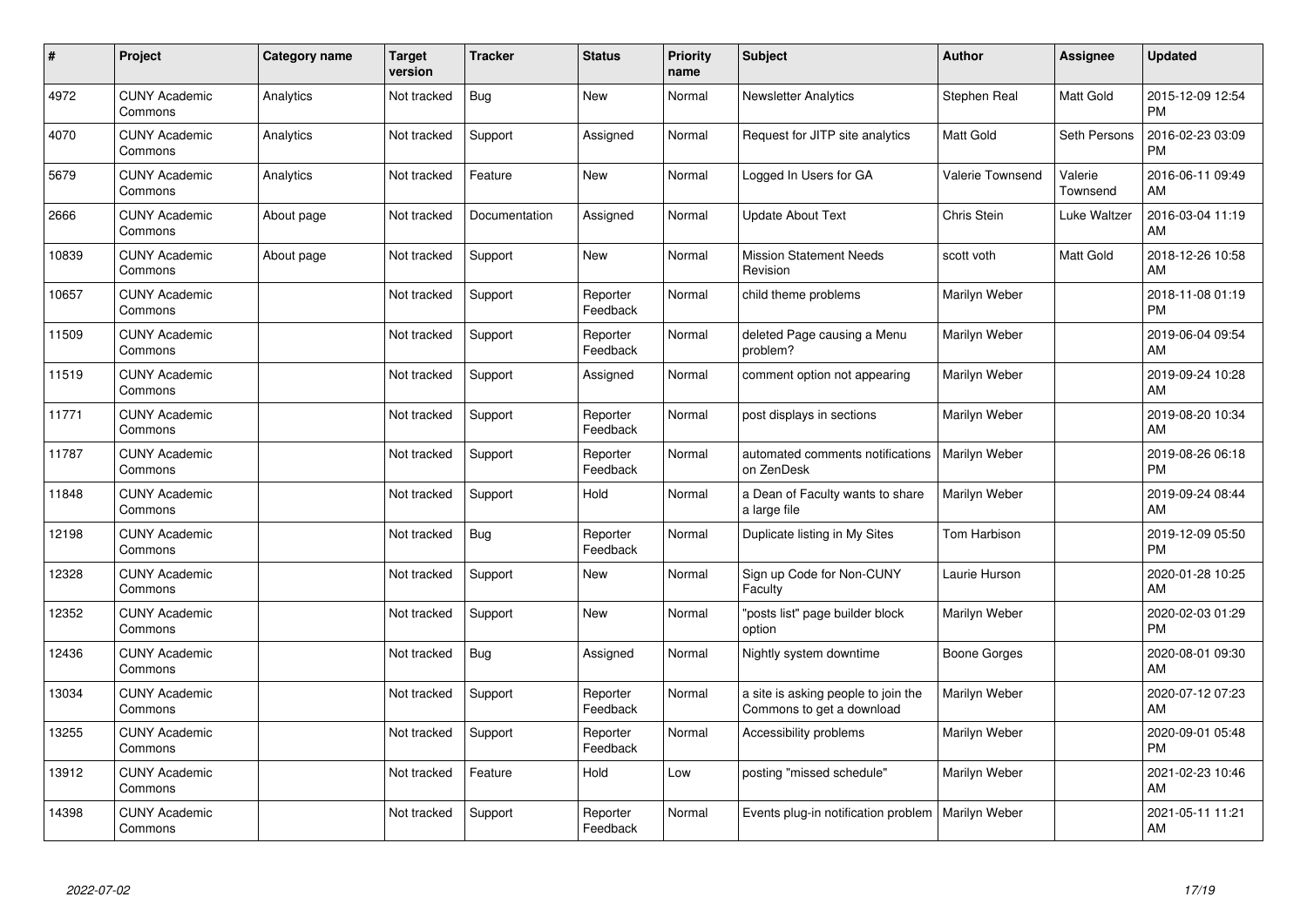| ∦     | Project                         | Category name | <b>Target</b><br>version | <b>Tracker</b> | <b>Status</b>        | <b>Priority</b><br>name | <b>Subject</b>                                                                        | <b>Author</b>        | <b>Assignee</b>    | <b>Updated</b>                |
|-------|---------------------------------|---------------|--------------------------|----------------|----------------------|-------------------------|---------------------------------------------------------------------------------------|----------------------|--------------------|-------------------------------|
| 14538 | <b>CUNY Academic</b><br>Commons |               | Not tracked              | Support        | Reporter<br>Feedback | Normal                  | <b>Weebly To Commons</b>                                                              | Laurie Hurson        |                    | 2021-09-14 10:47<br>AM        |
| 14629 | <b>CUNY Academic</b><br>Commons |               | Not tracked              | Bug            | Reporter<br>Feedback | Normal                  | Possible Post Order Bug?                                                              | <b>Syelle Graves</b> |                    | 2021-09-14 10:47<br>AM        |
| 14842 | <b>CUNY Academic</b><br>Commons |               | Not tracked              | Support        | Reporter<br>Feedback | Normal                  | Question about widgets and block<br>editor                                            | Gina Cherry          |                    | 2021-10-06 03:01<br><b>PM</b> |
| 14900 | <b>CUNY Academic</b><br>Commons |               | Not tracked              | Support        | Reporter<br>Feedback | Normal                  | previous theme?                                                                       | Marilyn Weber        |                    | 2021-10-25 10:31<br>AM        |
| 15176 | <b>CUNY Academic</b><br>Commons |               | Not tracked              | Support        | Reporter<br>Feedback | Normal                  | Archiving Q Writing & Old<br>Wordpress Sites on the Commons                           | Laurie Hurson        |                    | 2022-02-08 10:28<br>AM        |
| 15816 | <b>CUNY Academic</b><br>Commons |               | Not tracked              | Support        | <b>New</b>           | Normal                  | slow loading at SPS                                                                   | Marilyn Weber        |                    | 2022-04-05 01:26<br><b>PM</b> |
| 15923 | <b>CUNY Academic</b><br>Commons |               | Not tracked              | Feature        | Reporter<br>Feedback | Normal                  | <b>Bellows Plugin Adjustments</b>                                                     | Laurie Hurson        |                    | 2022-04-20 10:10<br>AM        |
| 10678 | <b>CUNY Academic</b><br>Commons |               | Not tracked              | Bug            | Reporter<br>Feedback | High                    | Newsletter Plugin Not Sending<br><b>Out Newsletters</b>                               | Mark Webb            | Boone<br>Gorges    | 2019-09-16 09:38<br><b>PM</b> |
| 12911 | <b>CUNY Academic</b><br>Commons |               | Not tracked              | Feature        | <b>New</b>           | Normal                  | Block access to xmlrpc.php based<br>on User-Agent                                     | <b>Boone Gorges</b>  | Boone<br>Gorges    | 2020-06-09 05:12<br><b>PM</b> |
| 13949 | <b>CUNY Academic</b><br>Commons |               | Not tracked              | Bug            | <b>New</b>           | Normal                  | Continued debugging of runaway<br>MySQL connections                                   | Matt Gold            | Boone<br>Gorges    | 2021-09-14 10:42<br>AM        |
| 14504 | <b>CUNY Academic</b><br>Commons |               | Not tracked              | Publicity      | Reporter<br>Feedback | Normal                  | Adding showcases to home page<br>menu                                                 | Laurie Hurson        | Boone<br>Gorges    | 2022-01-19 03:26<br><b>PM</b> |
| 11517 | <b>CUNY Academic</b><br>Commons |               | Not tracked              | Feature        | Assigned             | Normal                  | wp-accessibility plugin should not<br>strip 'target="_blank"' by default              | Boone Gorges         | Laurie Hurson      | 2019-09-24 09:57<br>AM        |
| 11879 | <b>CUNY Academic</b><br>Commons |               | Not tracked              | Bug            | New                  | Normal                  | Hypothesis comments appearing<br>on multiple, different pdfs across<br>blogs          | Laurie Hurson        | Laurie Hurson      | 2019-09-19 02:39<br><b>PM</b> |
| 14475 | <b>CUNY Academic</b><br>Commons |               | Not tracked              | Publicity      | <b>New</b>           | Normal                  | <b>OER Showcase Page</b>                                                              | Laurie Hurson        | Laurie Hurson      | 2021-09-14 10:46<br>AM        |
| 7828  | <b>CUNY Academic</b><br>Commons |               | Not tracked              | Feature        | Assigned             | Normal                  | Theme Assessment 2017                                                                 | Margaret Galvan      | Margaret<br>Galvan | 2017-05-02 10:41<br><b>PM</b> |
| 8837  | <b>CUNY Academic</b><br>Commons |               | Not tracked              | Feature        | Assigned             | Normal                  | Create a form to request info from<br>people requesting premium<br>themes and plugins | <b>Matt Gold</b>     | Marilyn<br>Weber   | 2017-11-14 03:35<br><b>PM</b> |
| 8607  | <b>CUNY Academic</b><br>Commons |               | Not tracked              | Support        | New                  | Normal                  | Paypal?                                                                               | Marilyn Weber        | Matt Gold          | 2018-05-15 01:37<br><b>PM</b> |
| 12484 | <b>CUNY Academic</b><br>Commons |               | Not tracked              | Support        | Reporter<br>Feedback | Normal                  | Sign up Code for COIL Course<br>starting in March                                     | Laurie Hurson        | Matt Gold          | 2020-03-02 02:26<br><b>PM</b> |